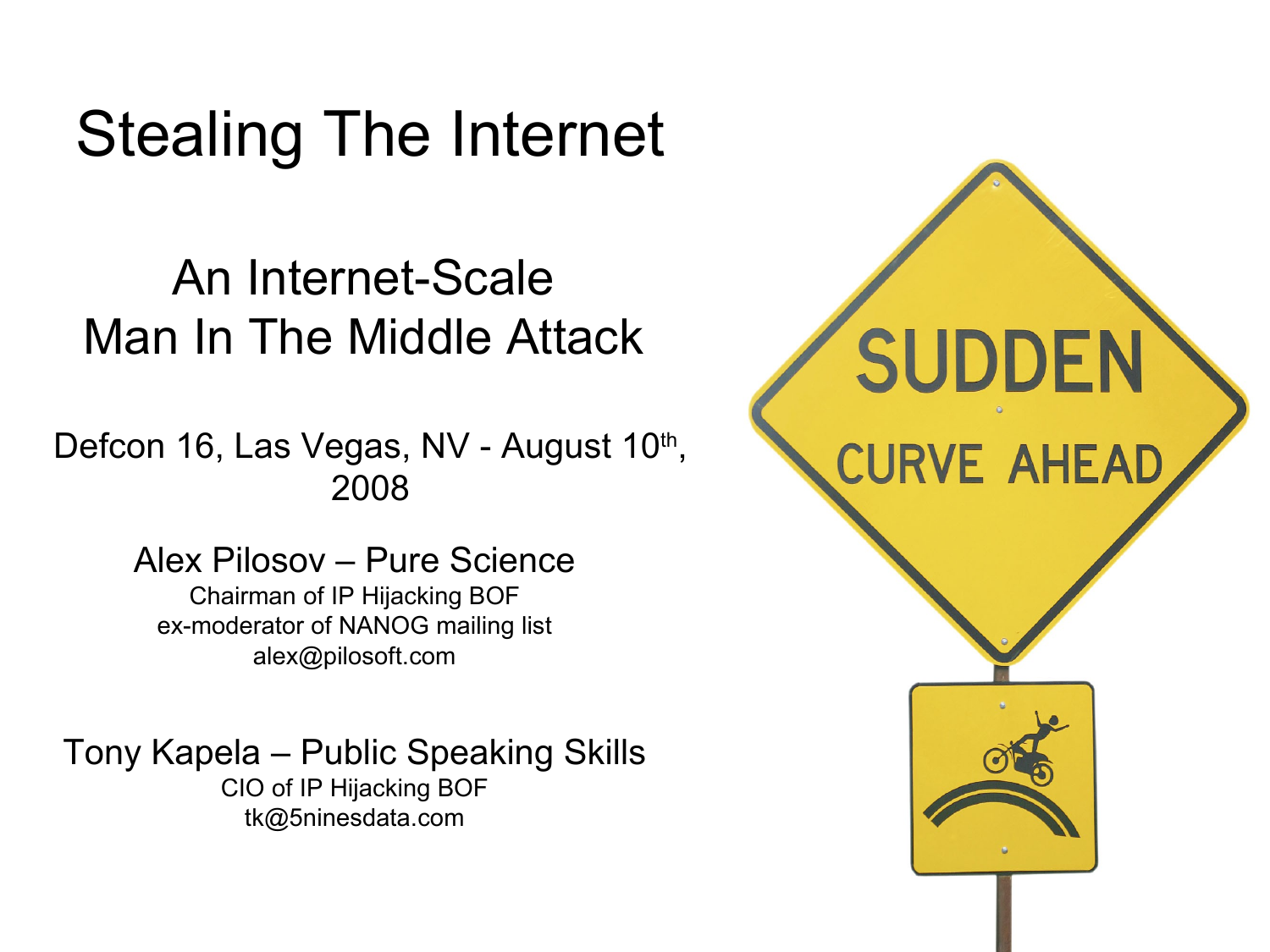# Why Should You Care?

- Because your inbound traffic can be passively intercepted
- Because your outbound traffic to specific destinations can also be intercepted
- Because your data can be stored, dropped, filtered, mutilated, spindled, or modified
- Because this cannot be solved without provider cooperation
- Because it's unlikely to be noticed, unless you're looking for it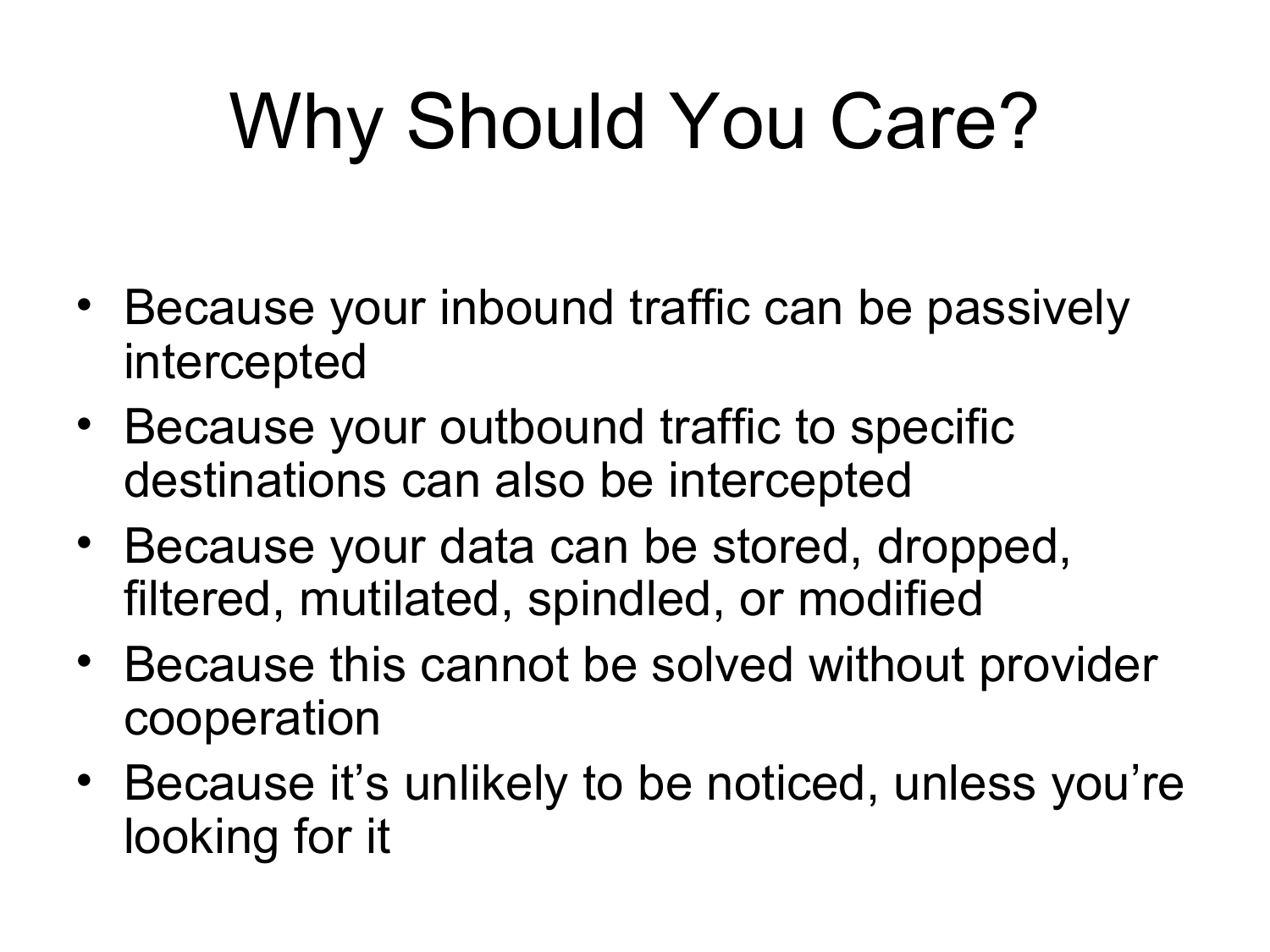# Agenda

- BGP & Internet 101
- Old Hijackings
- The main monkey business
	- MITM method, explained
	- Graphs, etc
	- Live Demo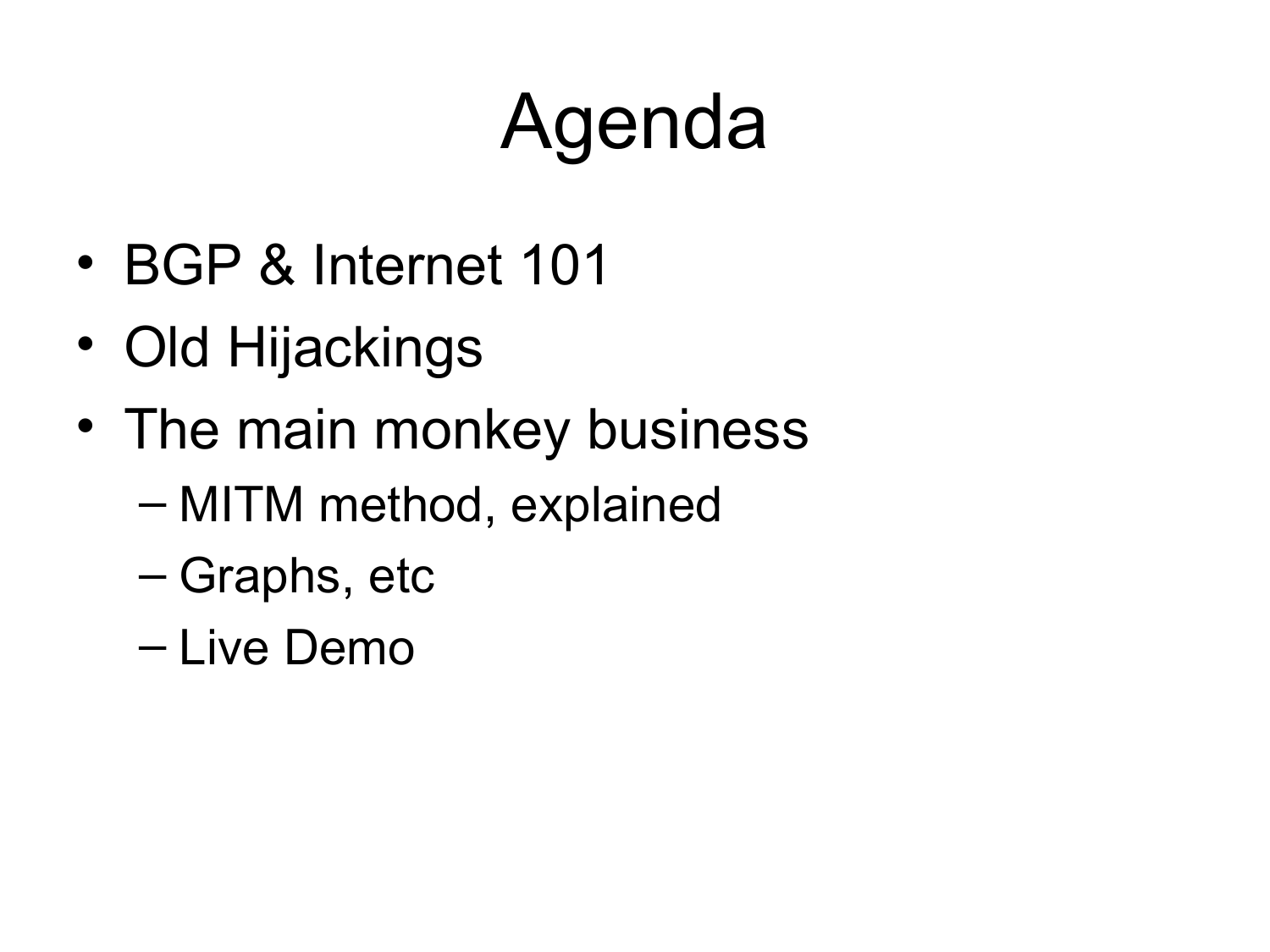### BGP 101

#### How is the Internet 'glued' together?

- No central "core"
- Individual networks (identified by ASN) interconnect and "announce" IP space to each other
- Announcement contains IP prefix, AS-PATH, communities, other attributes
- AS-PATH is a list of who has passed the announcement along; used to avoid loops (important for our method)
- Fundamental tenet in IP routing: More-specific prefixes will win – e.g. 10.0.0.0/24 wins over 10.0.0.0/8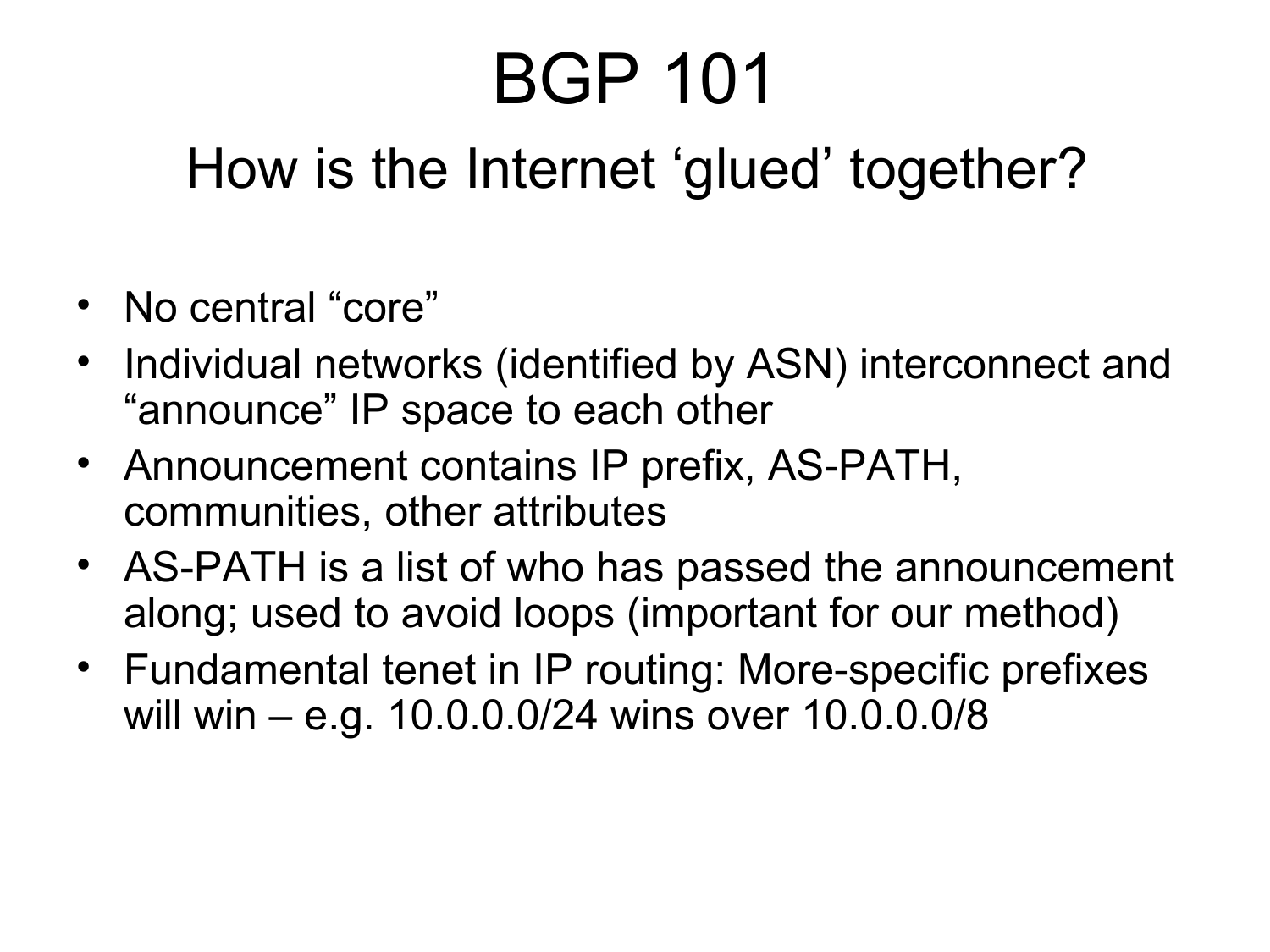

*graphic courtesy jungar.net*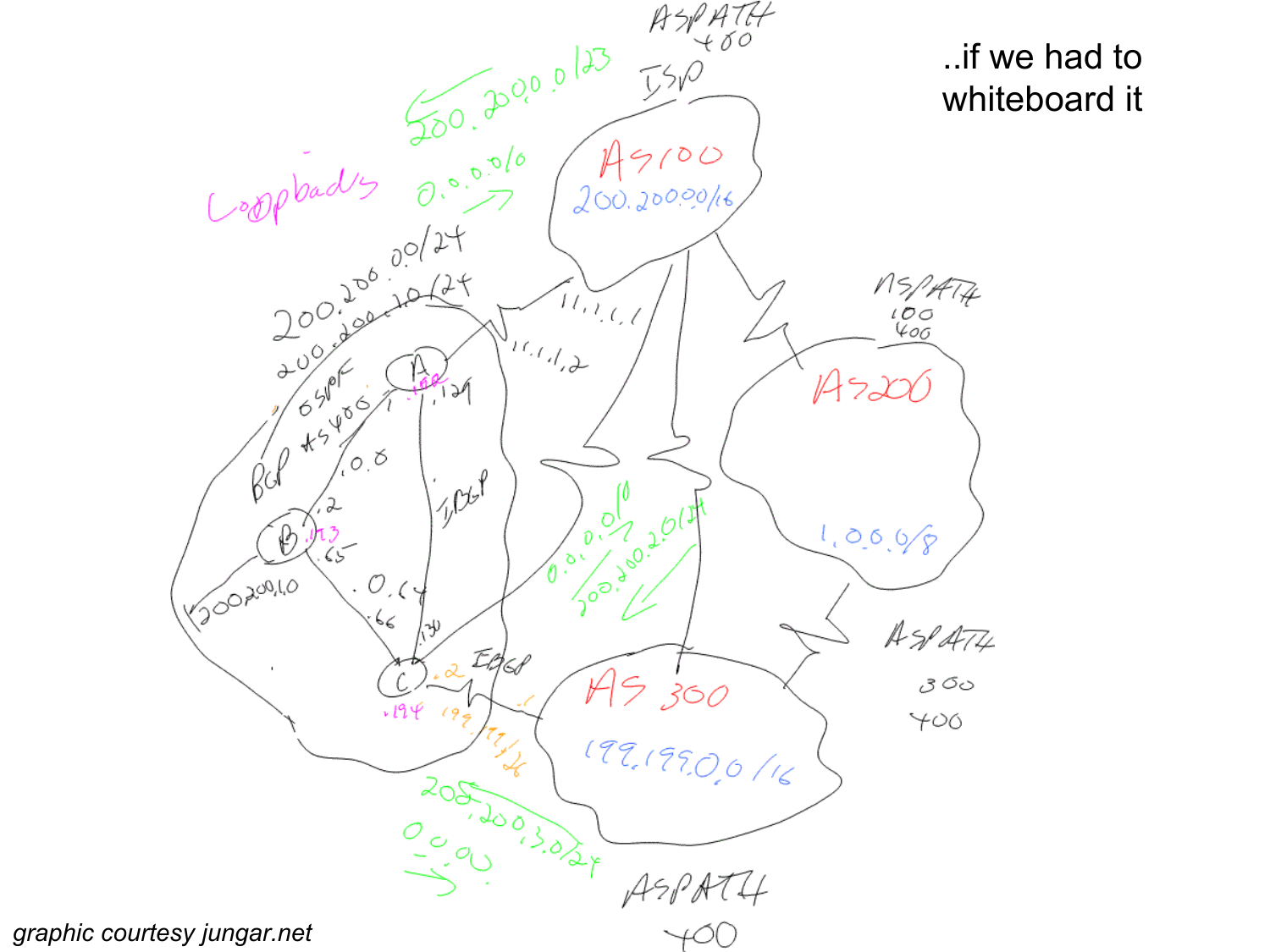## Network Relationship Norms

- Peer: No money changes hands, routes are not redistributed to transits and other peers – 1:1 relationship
- Customer: Pays transit provider to accept their announcement, sends routes to peers and transits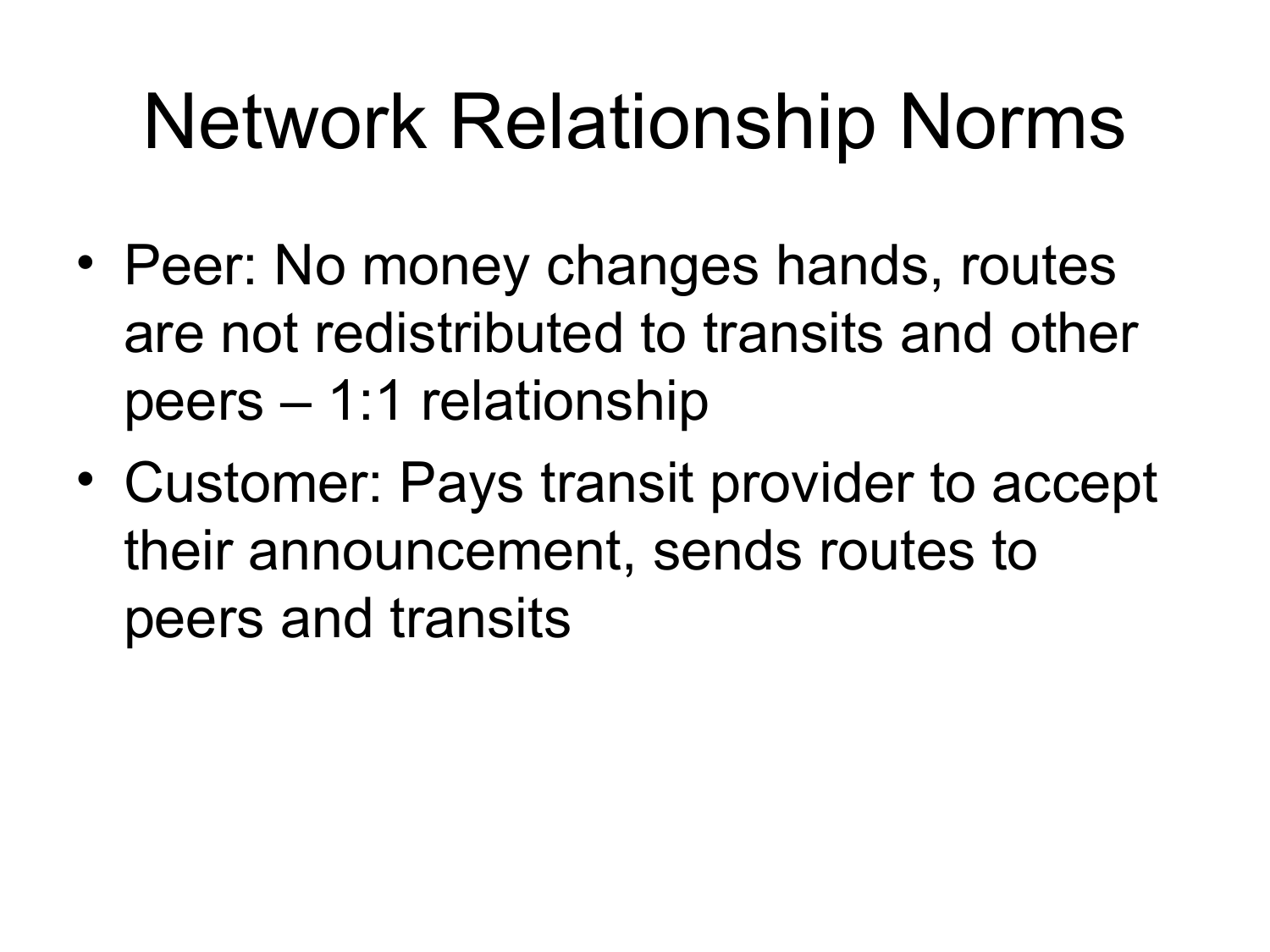### On Prefixes…

- Internet routing is inherently trust-based – No "chain of trust" in IP assignments
- ICANN assigns space to Regional Internet Registries (RIRs - ARIN/RIPE/AFRINIC)
- RIRs assign to ISPs or LIRs (in RIPE region)
- No association between ASN and IP for most assignments (except RIPE)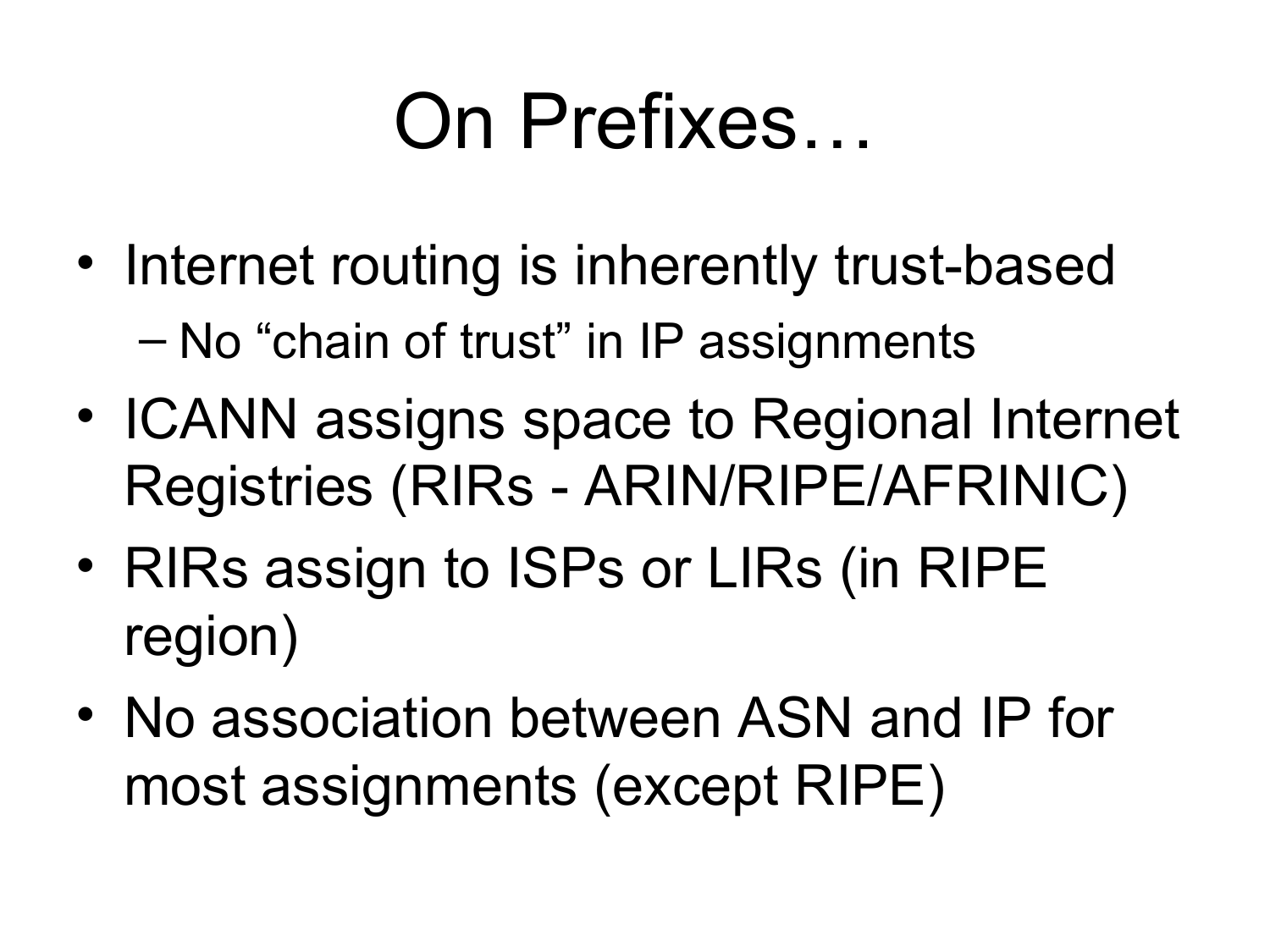### State The problem

Various levels of sophistication in Route/Prefix Filtering

- Customer:
	- Often unfiltered BGP: max-prefix and sometimes AS-PATH
	- Smaller carriers and smaller customers static prefix-list, emails or phone calls to update
		- Verification by "whois"
	- Larger carriers: IRR-sourced inter-AS filters
- Peer:
	- Typically none beyond max-prefix and scripts to complain when announcing something they shouldn't (rare)
	- Many don't even filter *their own internal network routes* coming from external peers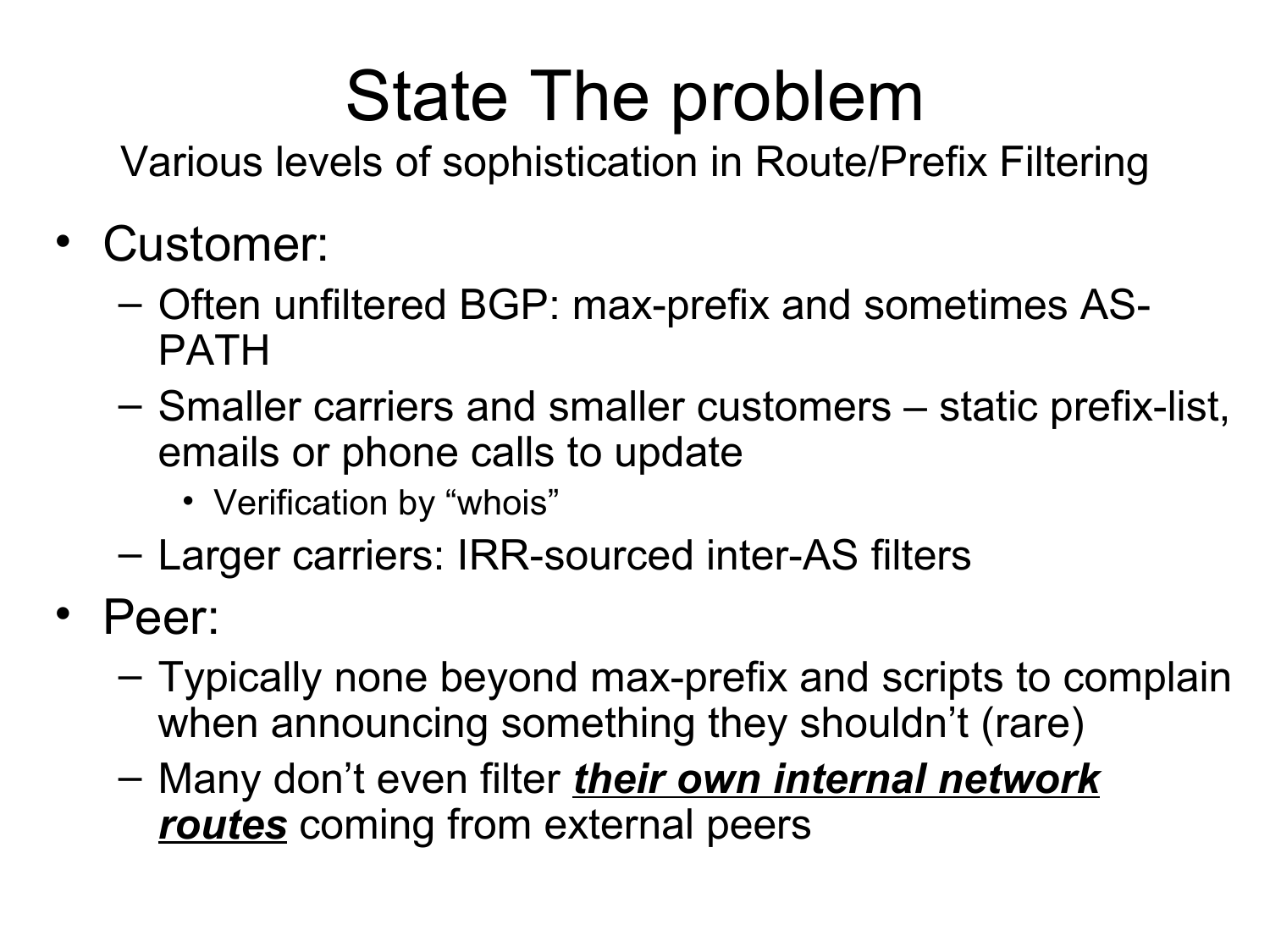### The IRR (Internet Routing Registry) A Modest Proposal

- Way for ISP's to register their routes and routing policy
- Distributed servers that mirror each other
- Filtering based on IRR will prevent some 'accidental' hijackings
- Caveats
	- Your routers might not scale as well when crunching 100k entry prefix-lists per-peer, for all peers
	- **Full of cruft no janitors**
	- **Insecure anyone can register (nearly) any route**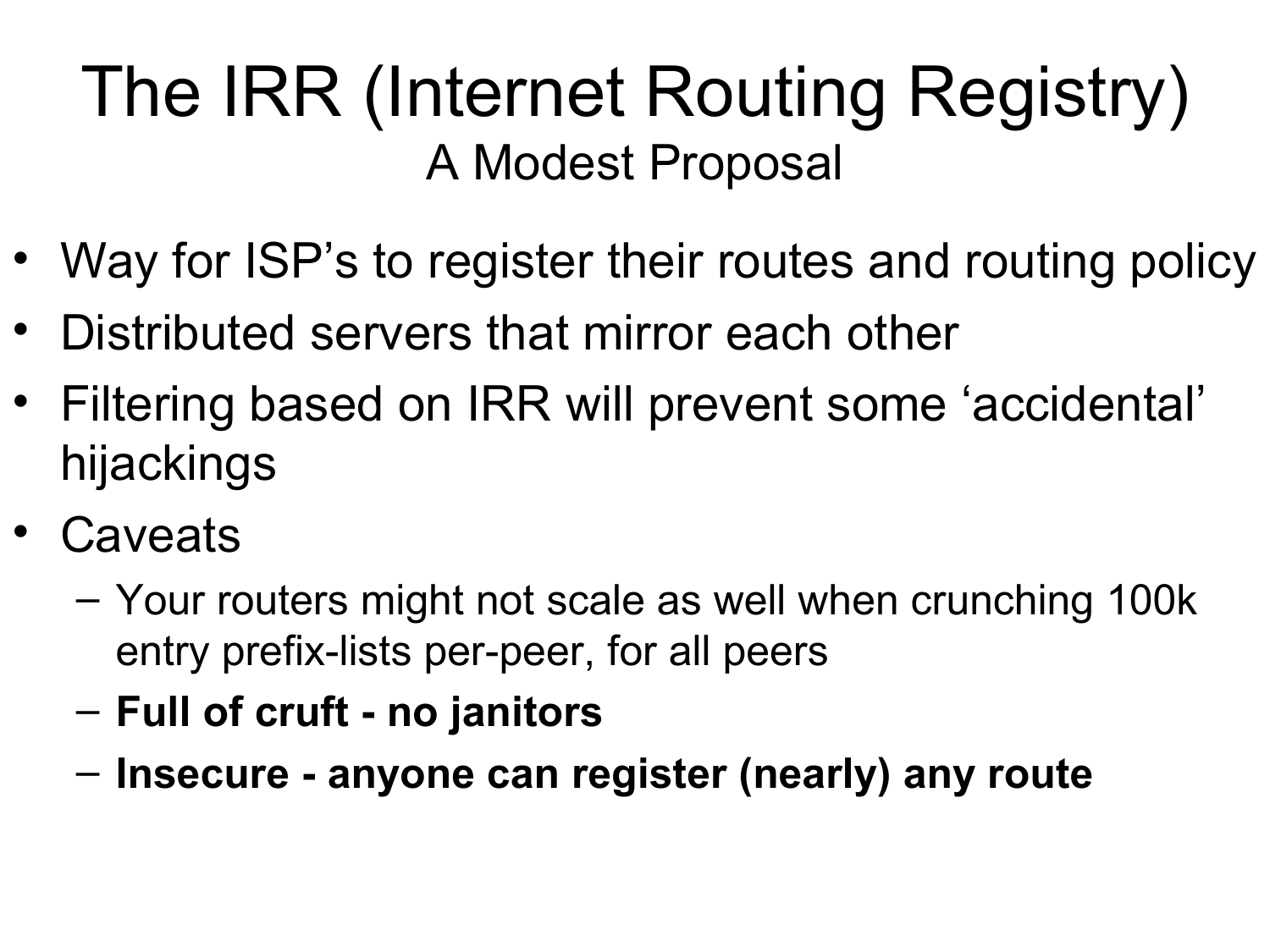### An IRR Update

…Which Should Have Been Questioned

```
From: db-admin@altdb.net
To: xxx@wyltk-llc.com
ReplyTo: db-admin@altdb.net
Subject: Forwarded mail.... (fwd)
Sent: Aug 7, 2008 9:48 PM
Your transaction has been processed by the
```
IRRd routing registry system.

Diagnostic output:

----------

--------------------------------------------------

The submission contained the following mail headers:

```
 xxx@wyltk-llc.com
- Subject: Forwarded mail.... (fwd)
- Date: Thu, 7 Aug 2008 21:48:53 -0400 (EDT)
- Msg-Id: <Pine.LNX.xxx@wyltk-llc.com>
ADD OK: [route] 24.120.56.0/24 AS26627
----------------------------------------
If you have any questions about ALTDB,
please send mail to db-admin@altdb.net.
```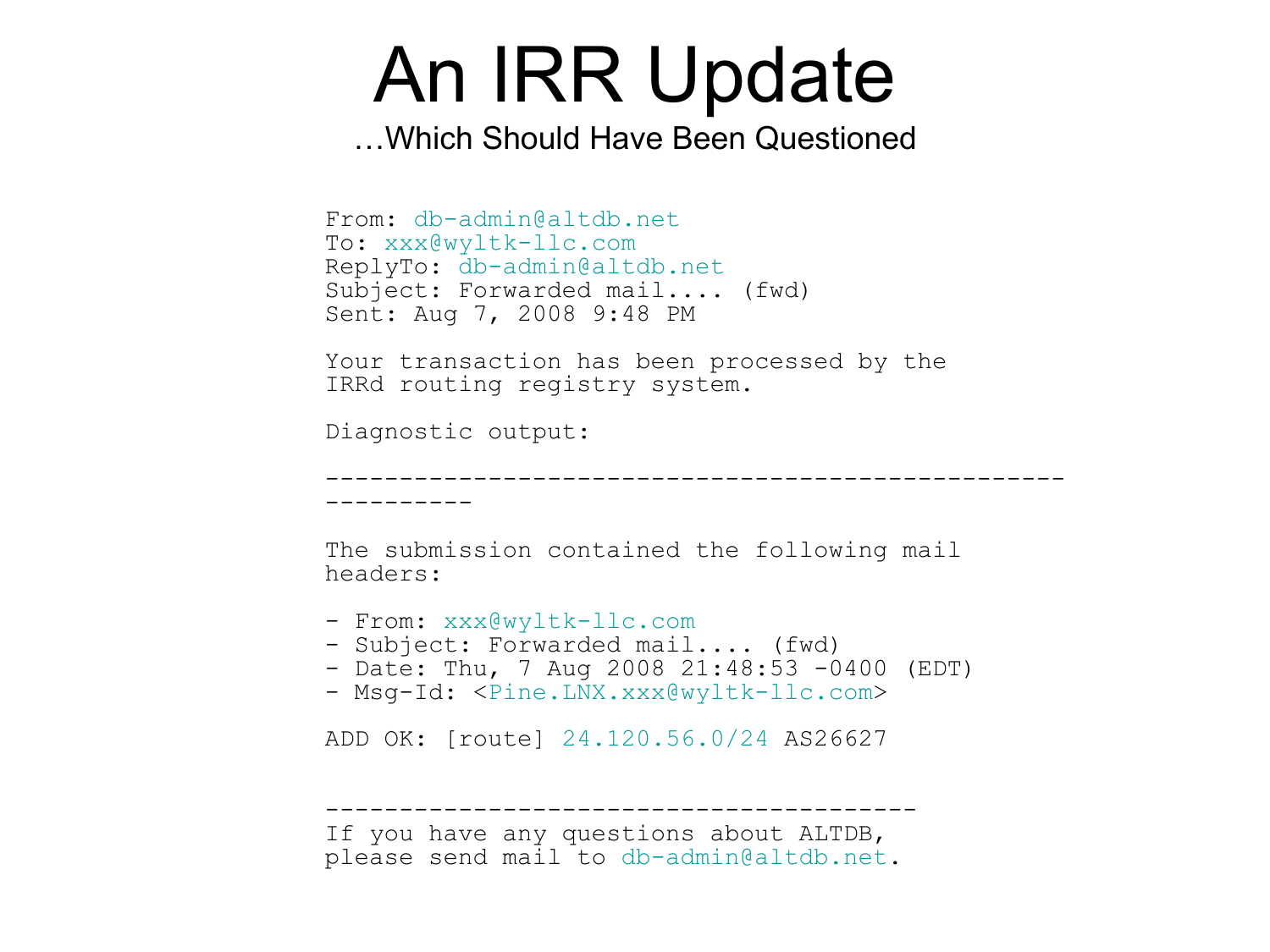### Traditional Hijacking Uses

- Non-Malicious use: was popular in 2001, faster than getting IPs legitimately from ARIN
- Fly-by spammers: Announce space, spam, withdraw, avoid abuse complaints
- Malicious DoS or outage silence your competitors
- Target impersonation could hijack 128.121.146.0/24 (twitter) and put up something else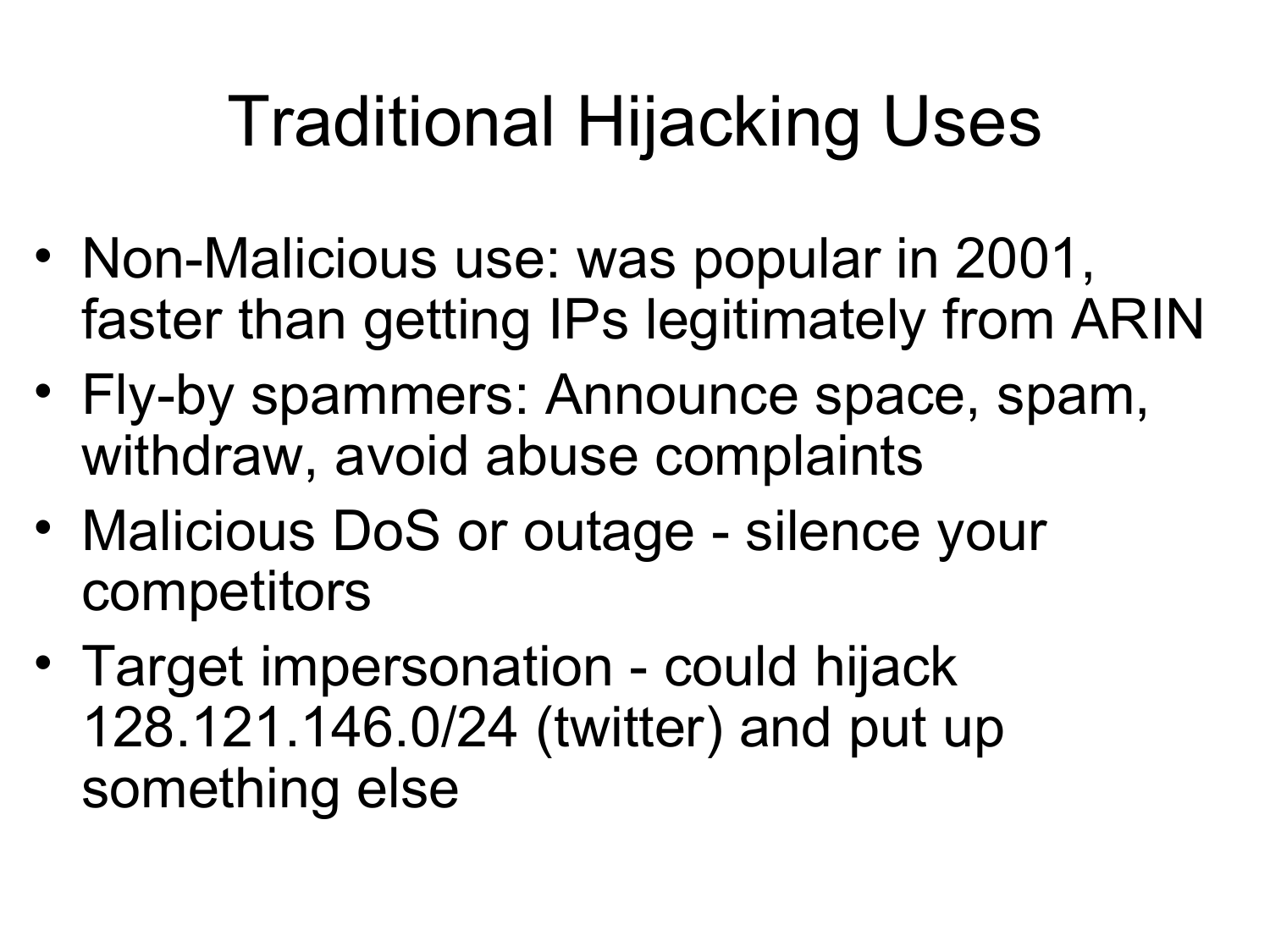# **Criminality**

- If nobody is using it, is it really illegal?
- IP prefix is just a number
- No prosecutions for non-malicious announcements that we are aware of
- Worst case scenario for non-malicious hijack: ARIN/RIPE pull PTR records and transits shut you off (eventually)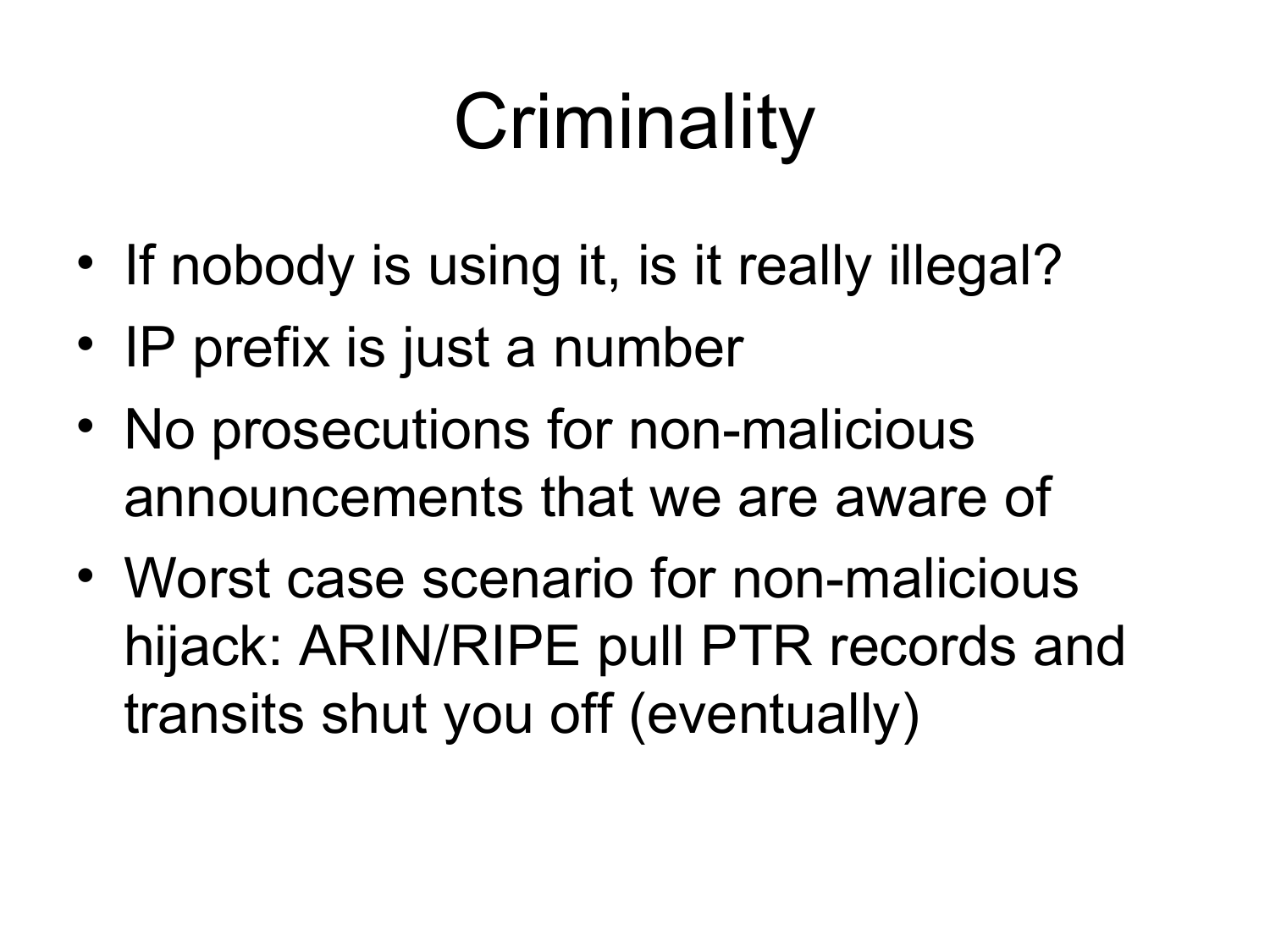# How-To Hijack

- Full hijacking, apparent authority to announce
	- This was cool in 2001
	- Find IP Network (using whois) with contact email address in @hotmail.com or at domain that has expired
	- Register domain/email
	- Change contact
- Or just announce the network since nobody is filtering anyway
	- Upstream providers too busy & big to care
	- You're paying them to accept routes, so they do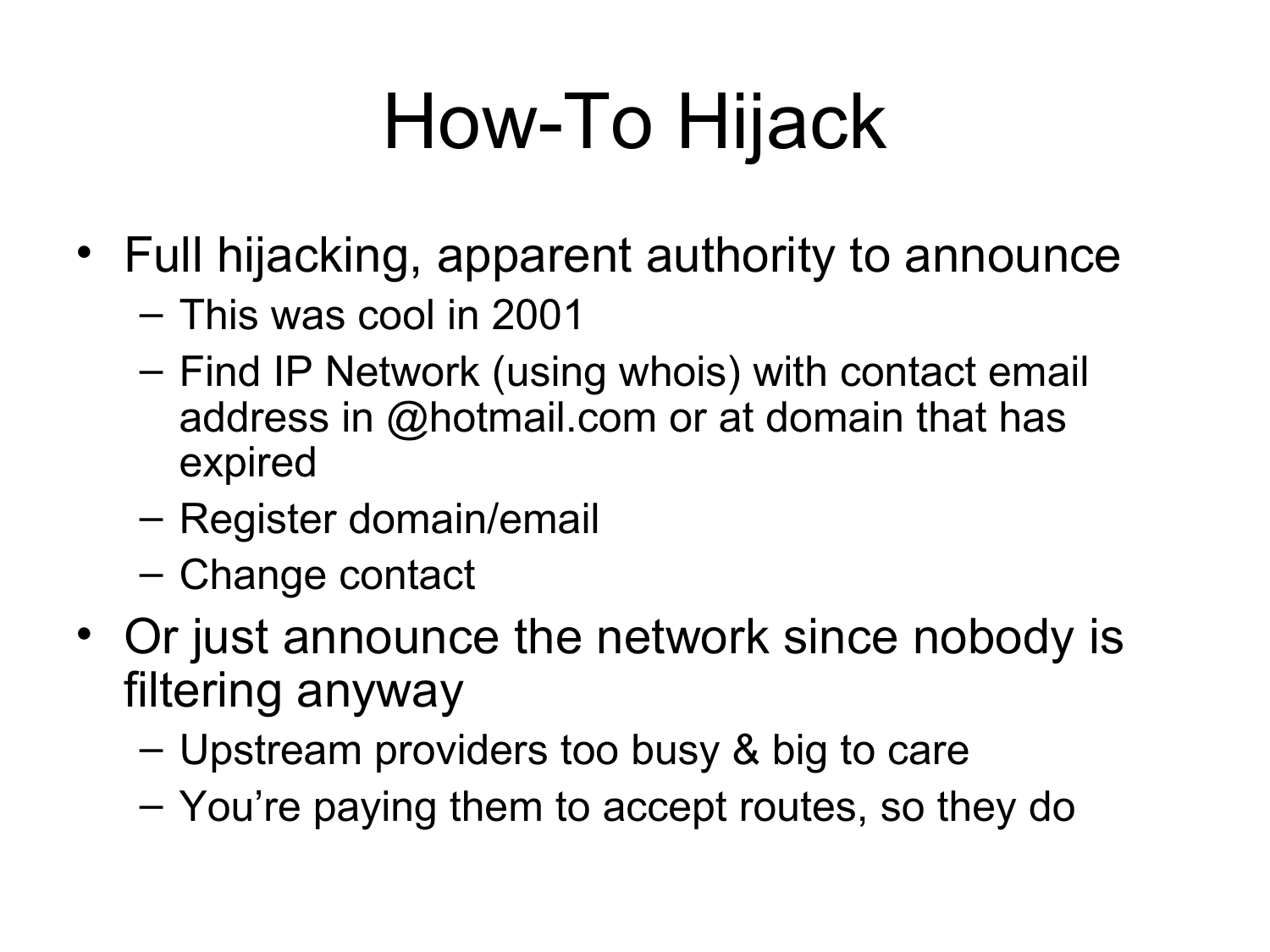# Historical Hijackings

- AS7007 '97, accidental bgp->rip->bgp redistribution broke Internet (tens of thousands of new announcements filled router memory, etc)
- 146.20/16 Erie Forge and Steel (how apropos)
- 166.188/16 Carabineros De Chile (Chile Police) hijacked twice, by registered "Carabineros De Chile LLC, Nevada Corporation"
- More details available on completewhois.com
- Accidental hijackings happen frequently low chance of getting caught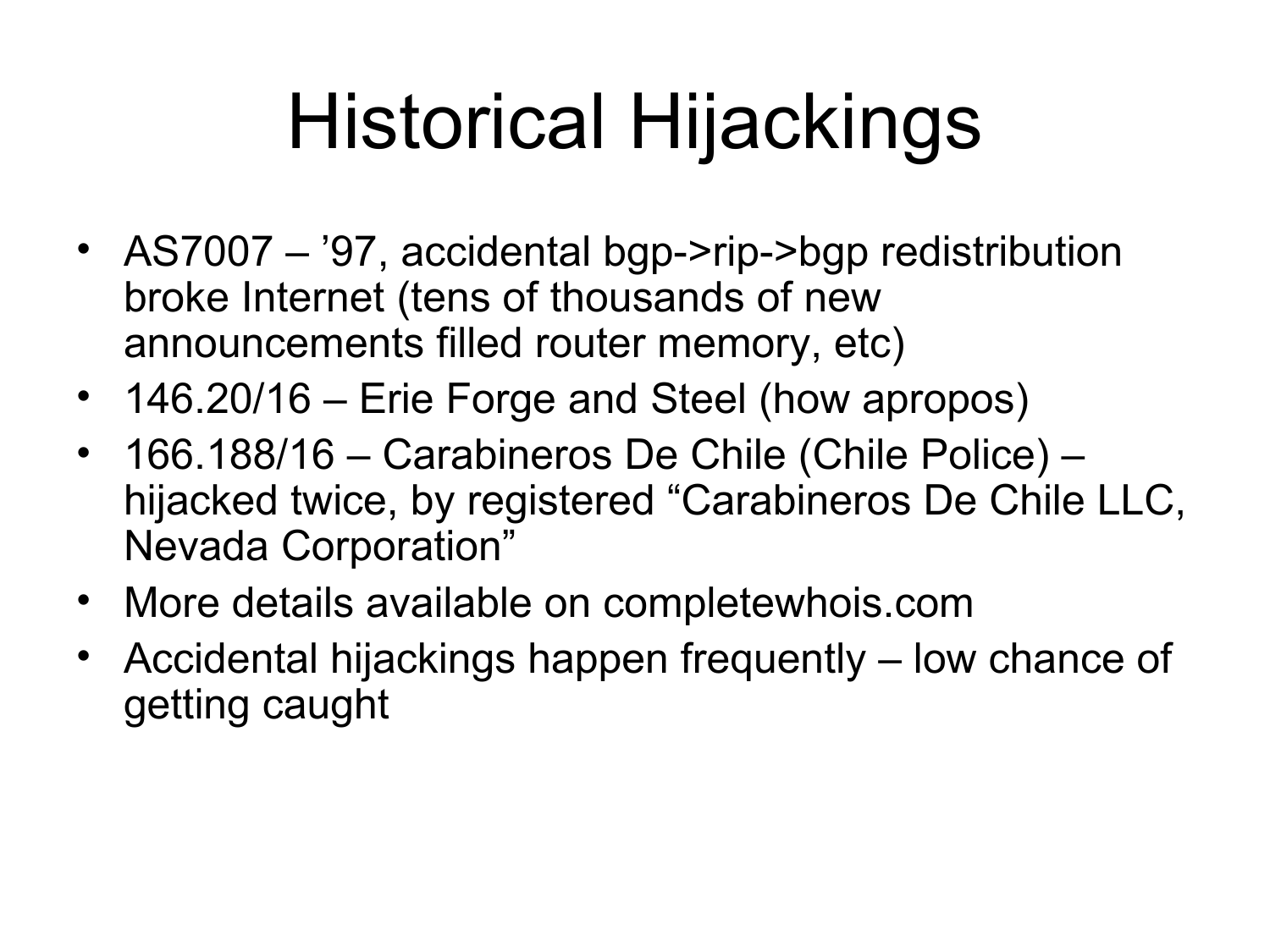### 02/08 Youtube Hijack Saga

- YouTube announces 5 prefixes:
	- A /19, /20, /22, and two /24s
	- The /22 is 208.65.152.0/22
- Pakistan's government decides to block YouTube
- Pakistan Telecom internally nails up a more specific route (208.65.153.0/24) out of YouTube's /22 to null0 (the routers discard interface)
- Somehow redists from static  $\rightarrow$  bgp, then to PCCW
- Upstream provider sends routes to everyone else…
- Most of the net now goes to Pakistan for YouTube, gets nothing!
- YouTube responds by announcing both the /24 and two more specific /25s, with partial success
- PCCW turns off Pakistan Telecom peering two hours later
- 3 to 5 minutes afterward, global bgp table is clean again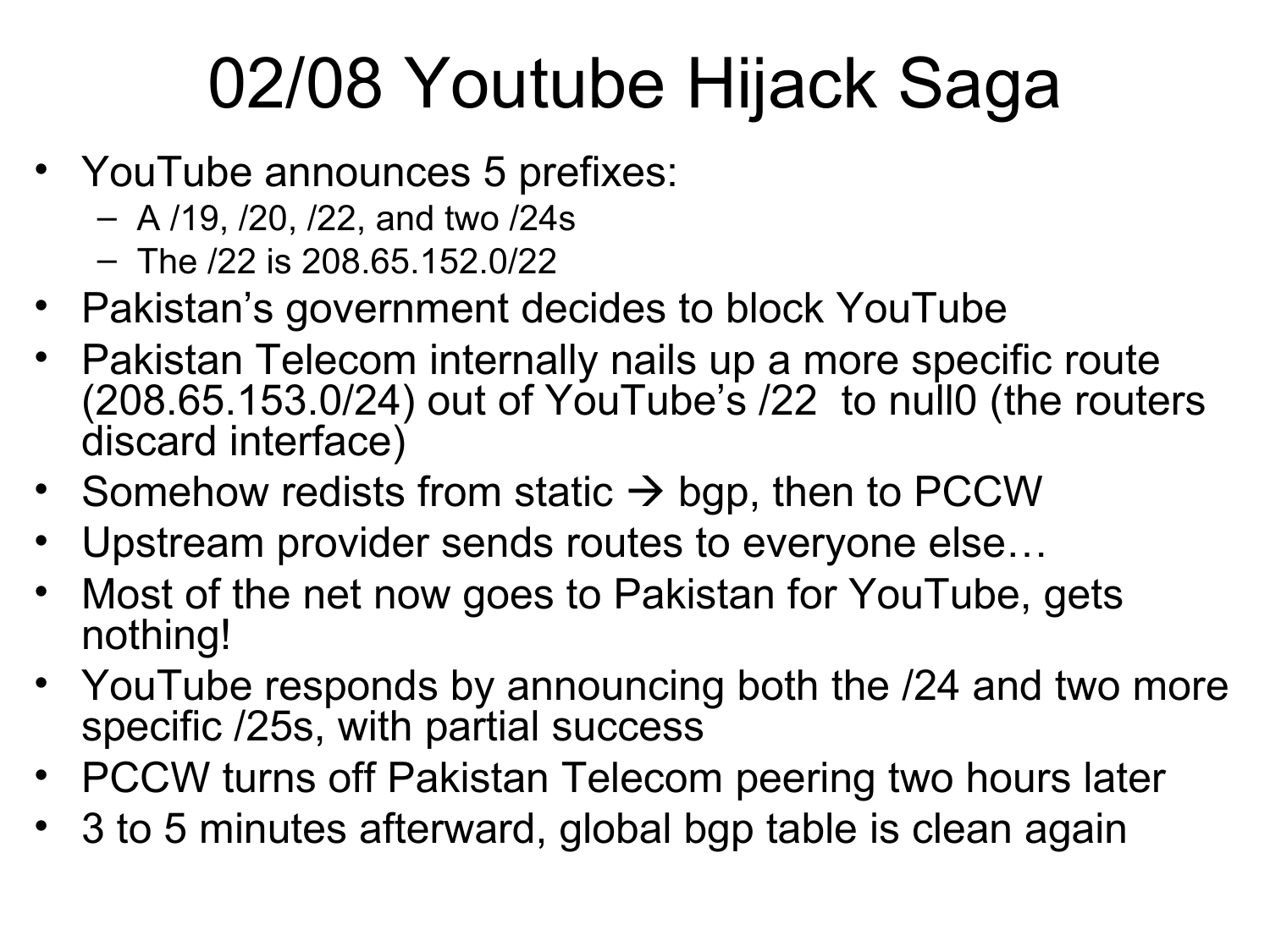### Pakistan Govt. Notice



#### Corrigendum-Most Urgent

**GOVERNMENT OF PAKISTAN** PAKISTAN TELECOMMUNICATION AUTHORITY **ZONAL OFFICE PESHAWAR** Plot-11. Sector A-3. Phase-V. Havatabad. Peshawar. Ph: 091-9217279-5829177 Fax: 091-9217254 www.pta.gov.pk

NWFP-33-16 (BW)/06/PTA

.2008 February

**Blocking of Offensive Website** Subject:

Reference: This office letter of even number dated 22.02.2008.

I am directed to request all ISPs to immediately block access to the following website

URL: http://www.youtube.com/watch?v=o3s8jtvvg00

 $IPs:$ 208.65.153.238, 208.65.153.253, 208.65.153.251

Compliance report should reach this office through return fax or at email

peshawar@pta.gov.pk today please.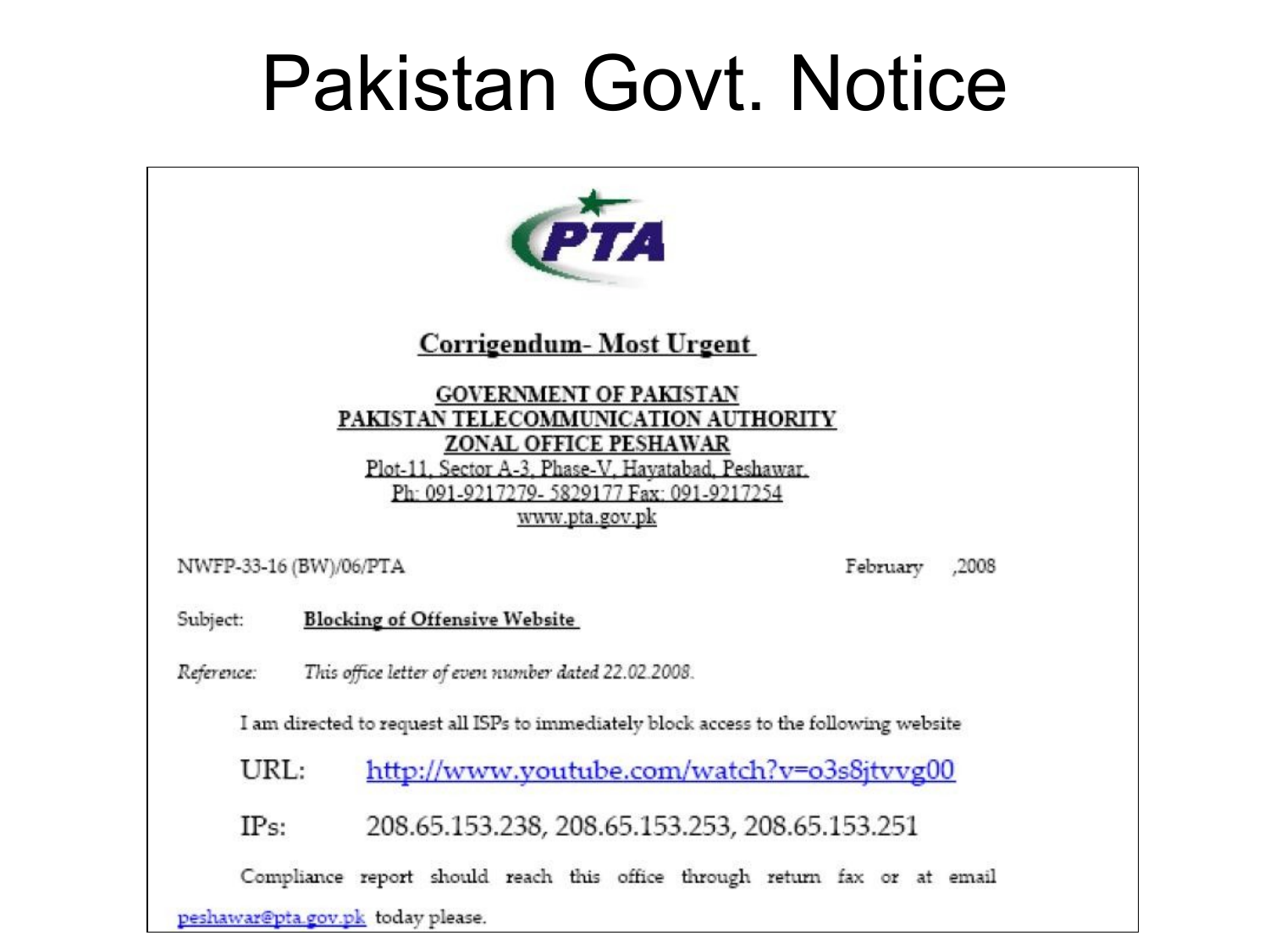### Of Interest… IP Hijacking BoF

- Un-official event at NANOG conference
- We test security of Internet routing infrastructure
- Recent exercises:
	- Hijacked 1.0.0.0/8: 90% success
	- Hijacked 146.20.0.0/16: 95% success
	- Attempted to announce networks longer than / 24: from /25 down to /32 with cooperation of large CDN's. 40% successful overall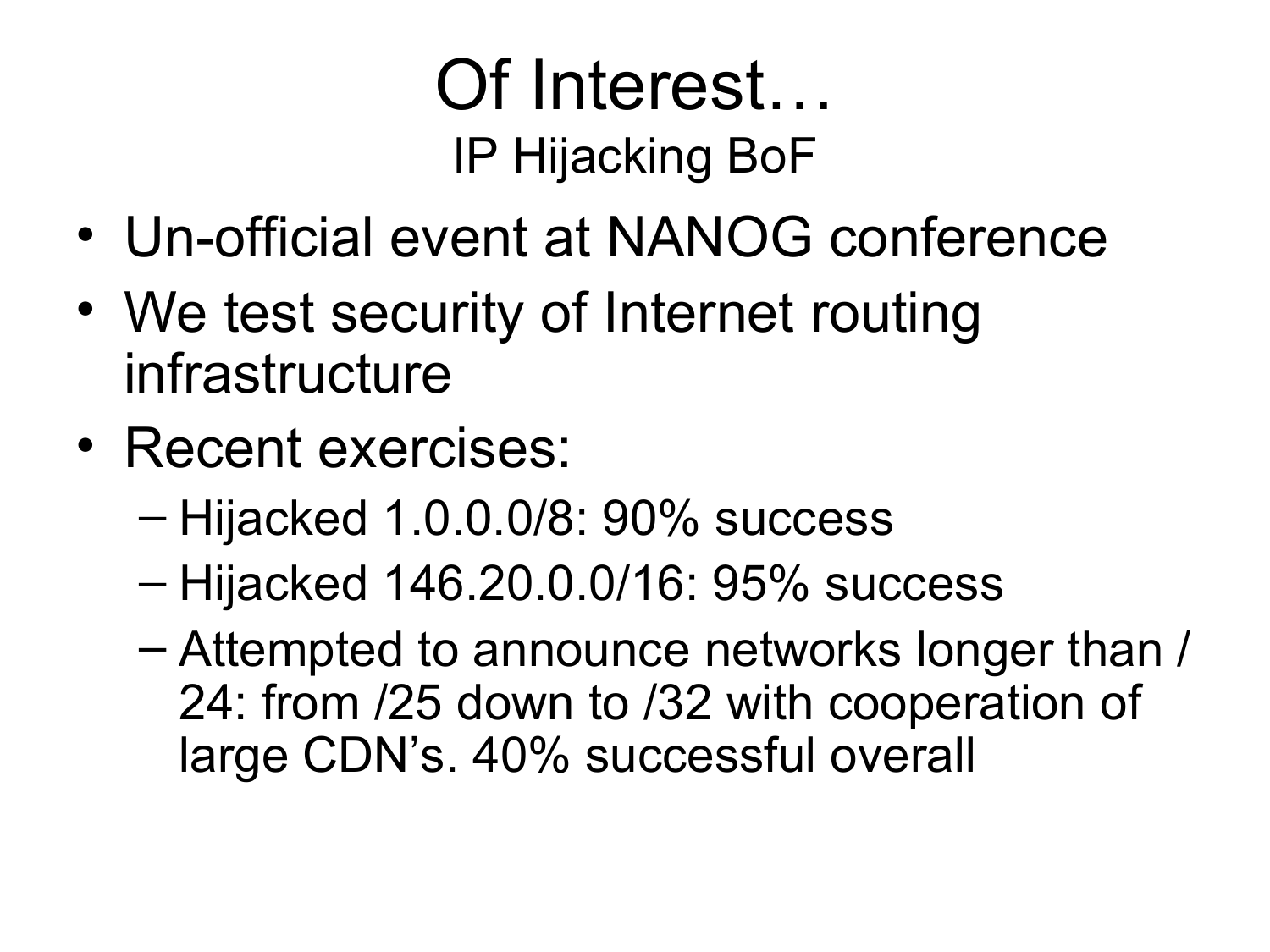# Routing Security Is Complicated

- No answer yet, due to lack of chain of trust from ICANN on down
- "Weakest link" problem: Until *everyone filters everyone perfectly*, this door is still open
- Best practice today is "Alerting" systems that look for roque announcements (PHAS, RIPE MyASN, Renesys, etc)
- Register your AS and your prefix in RIR (no immediate effect, but eventually someone will use them)
- No anonymity if you hijack, everyone knows it's you (due to AS-PATH)
- If things still work, who complains?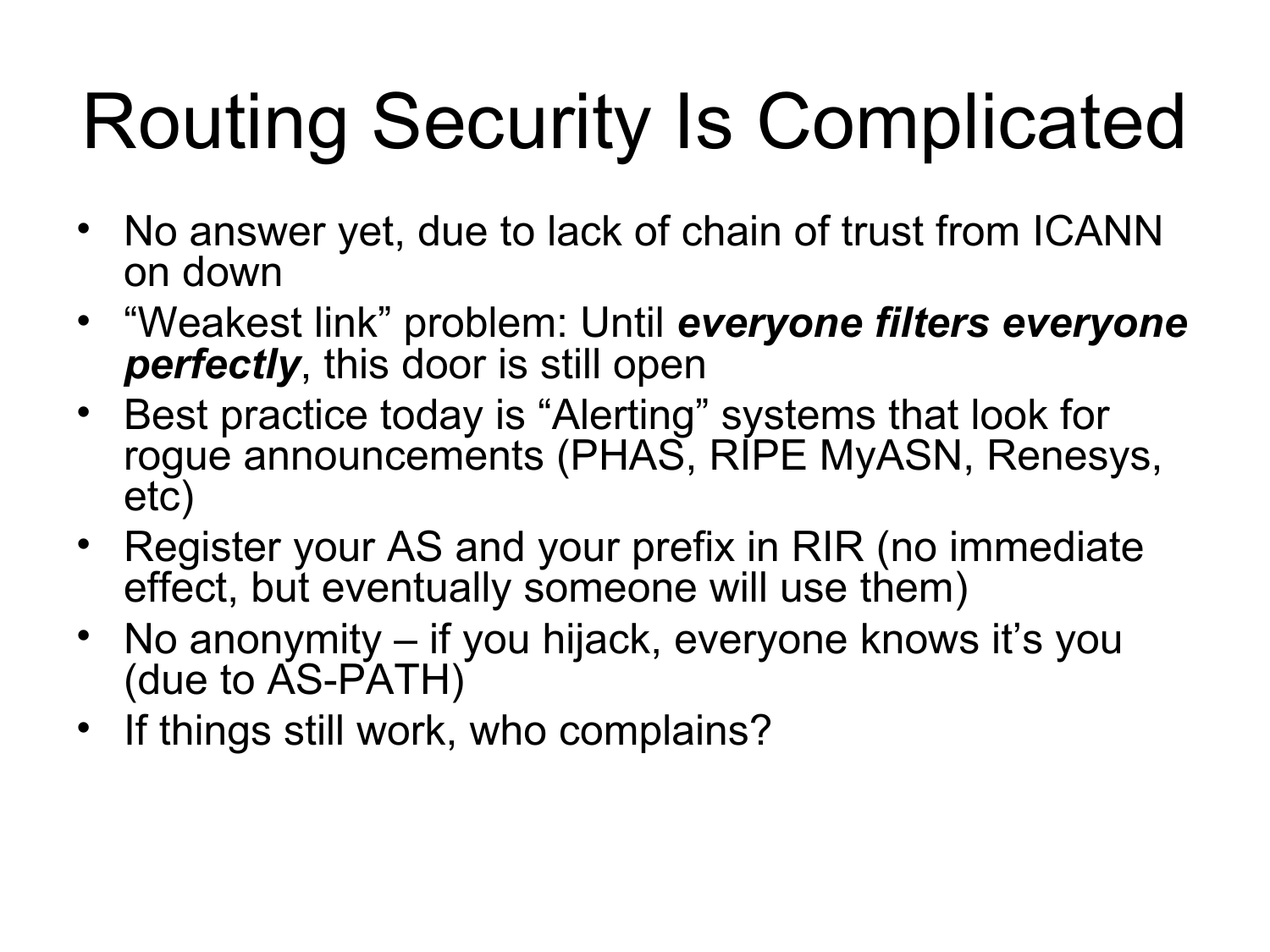# How To Resolve A Hijacking

- Once rogue announcement is identified, work begins. Contact the upstreams and scream.
	- May take minutes, hours (if you are Youtube-sized), or possibly days
- About as easy as getting DDoS stopped (or not)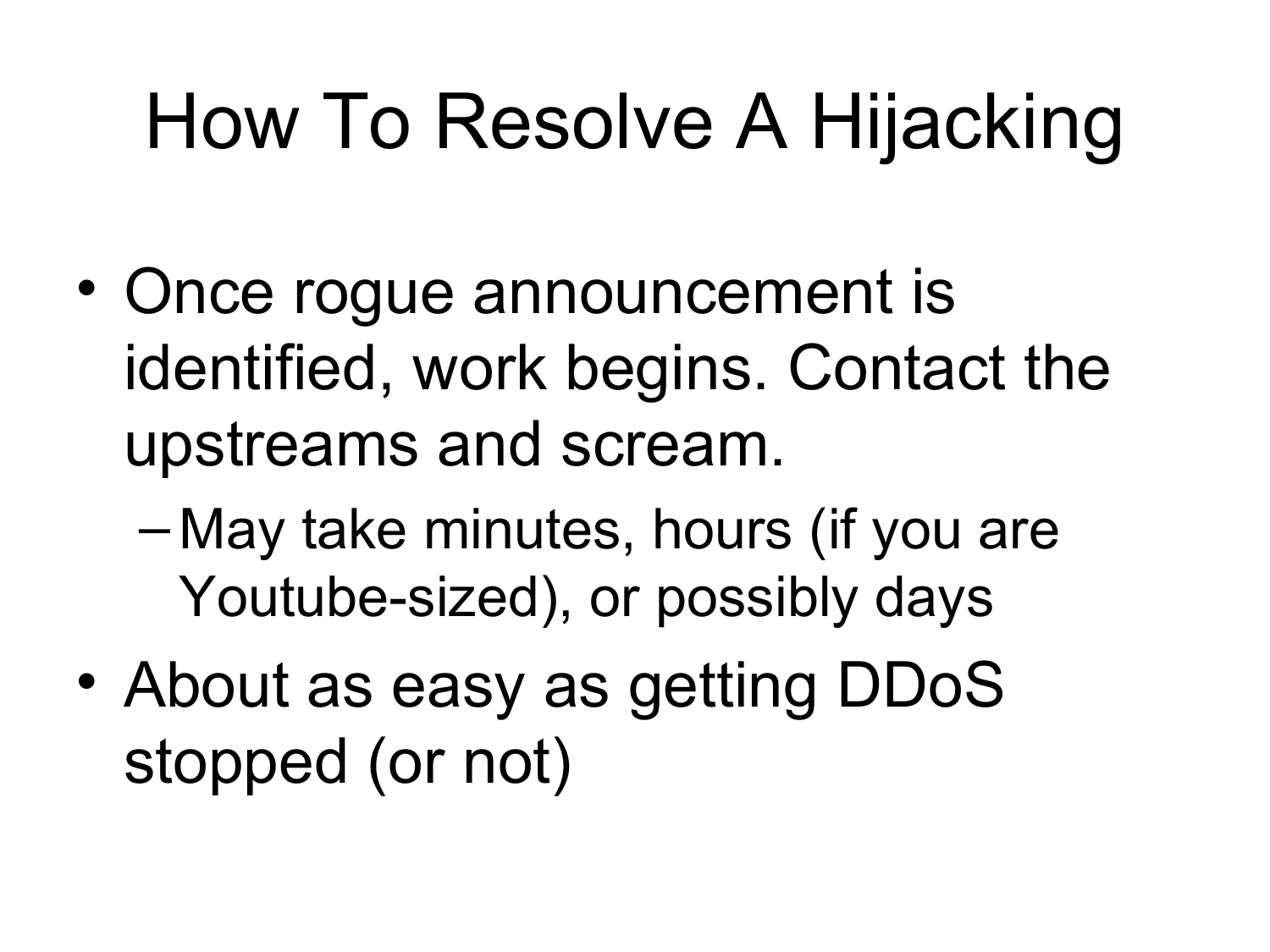## What This Means

- Rootkits + 0day  $\rightarrow$  rogue announcements  $\rightarrow$ Man-in-middle attacks, with our clues applied
	- No need for three-way-handshake when you're in-line
	- Nearly invisible exploitation potential, globally
- Endpoint enumeration direct discovery of who and what your network talks to
- Can be accomplished globally, any-to-any
- How would you know if this isn't happening right now to your traffic at DEFCON?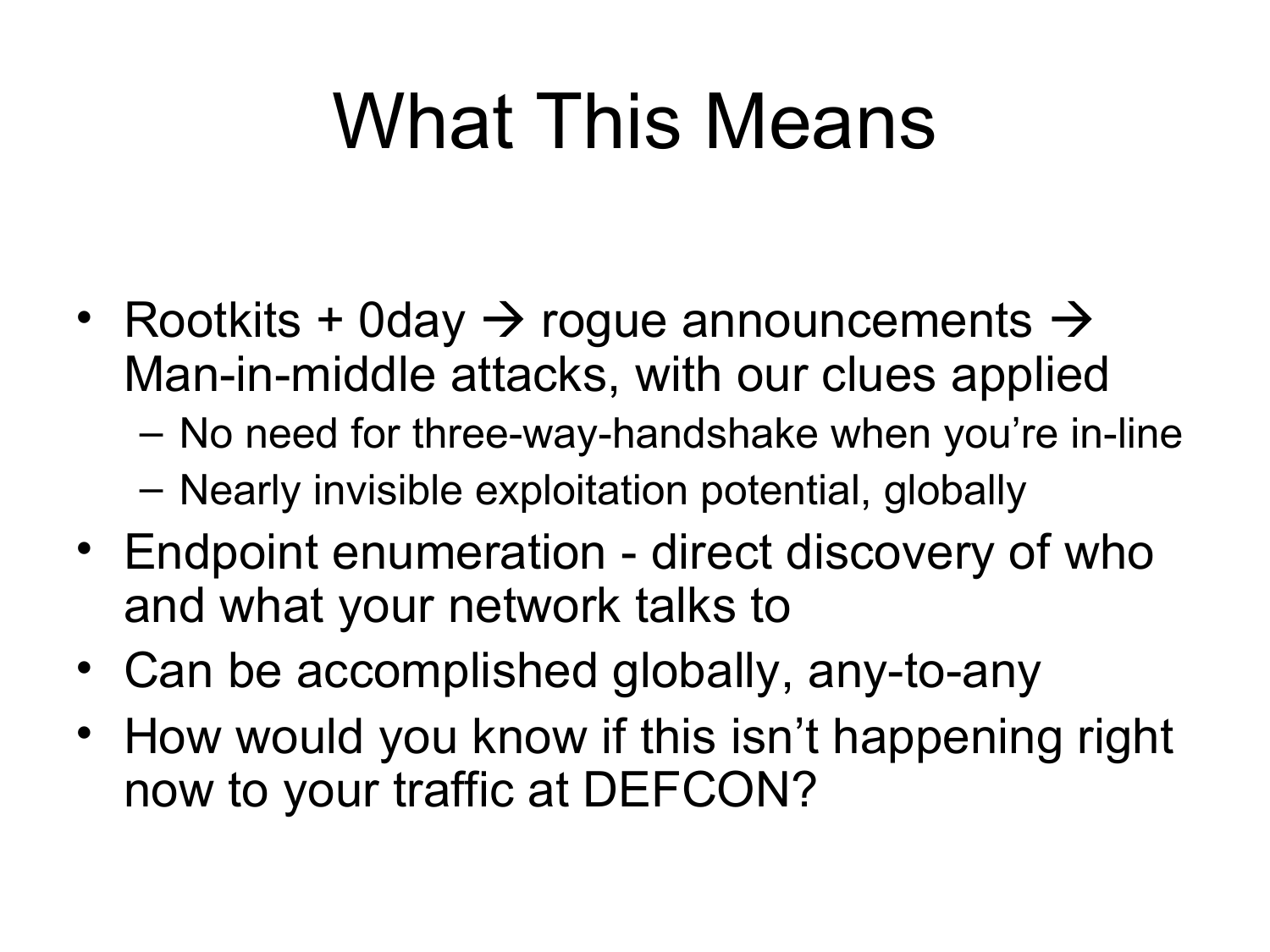# BGP MITM Hijack Concept

- We originate the route like we always did
	- Win through usual means (prefix length, shorter aspath w/ several origin points, etc)
		- "Win" is some definition of "most of the internet chooses your route"
- We return the packets somehow
	- Coordinating delivery was non-trivial
	- Vpn/tunnel involve untenable coordination at target
- Then it clicked use the Internet itself as reply path, but how?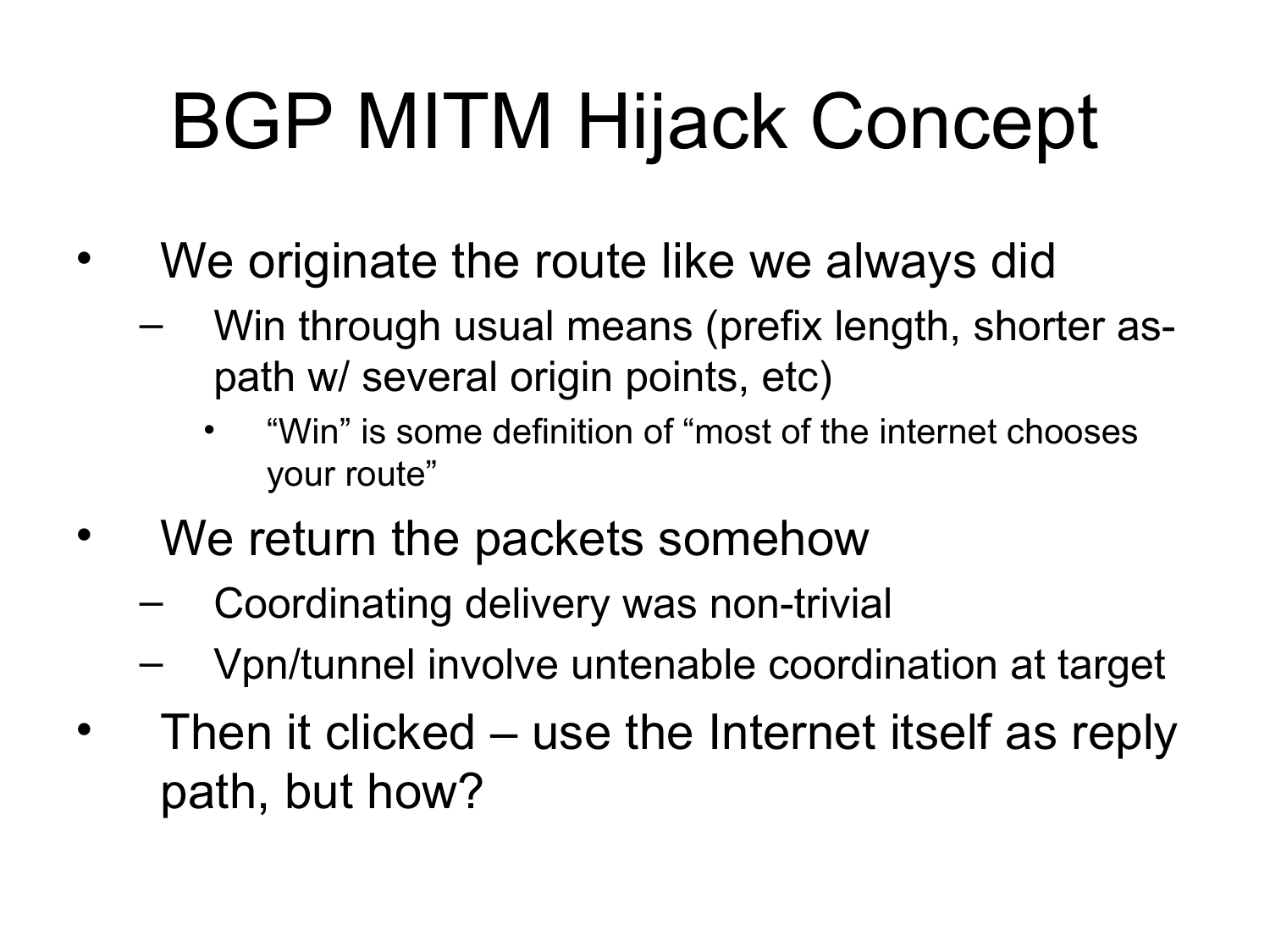# BGP MITM Setup

- 1. Traceroute & plan reply path to target
- 2. Note the ASN's seen towards target from traceroute & bgp table on your router
- 3. Apply as-path prepends naming each of the ASN's intended for reply path
- 4. Nail up static routes towards the nexthop of the first AS in reply path
- 5. Done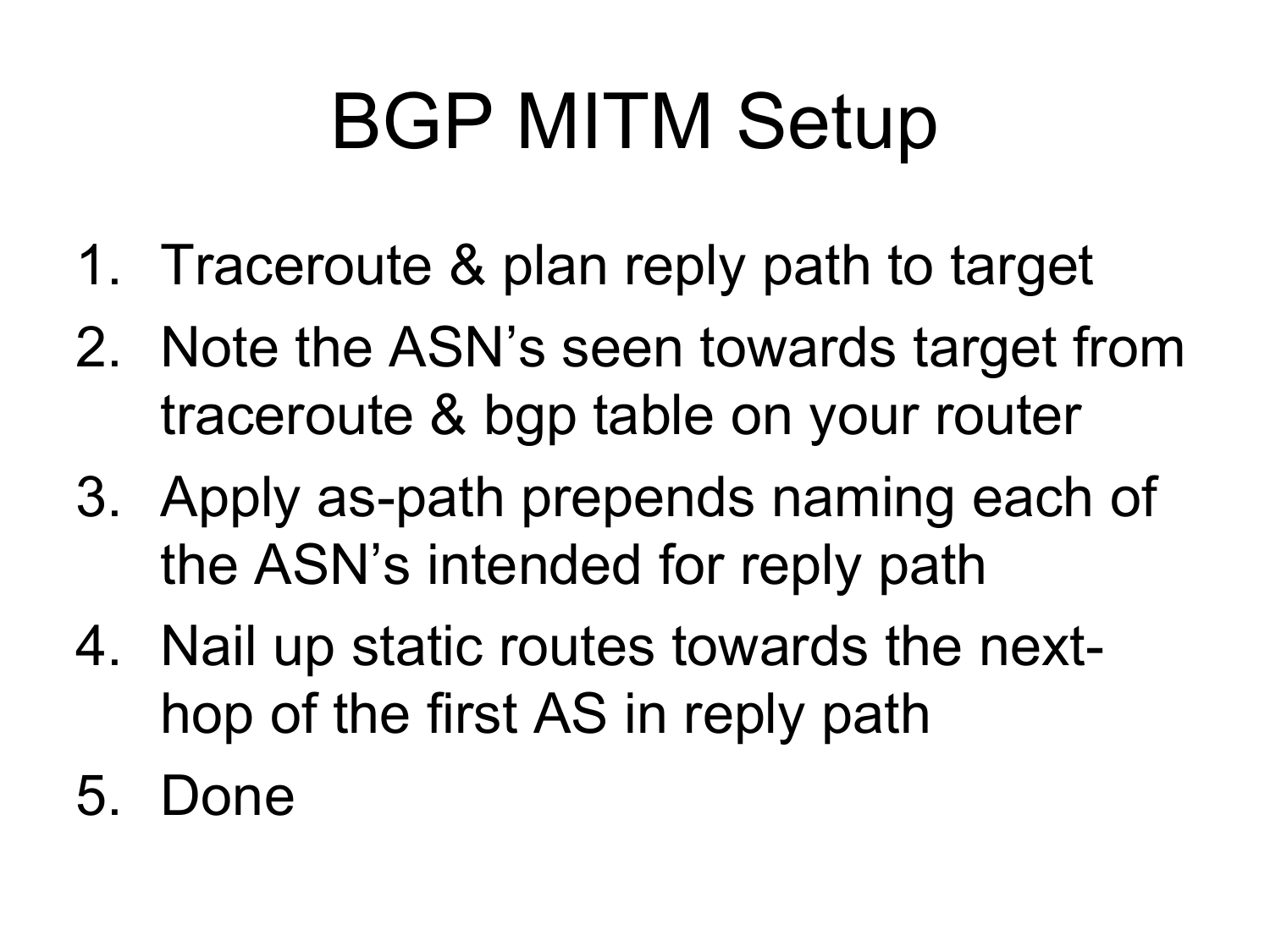### BGP MITM – First Observe

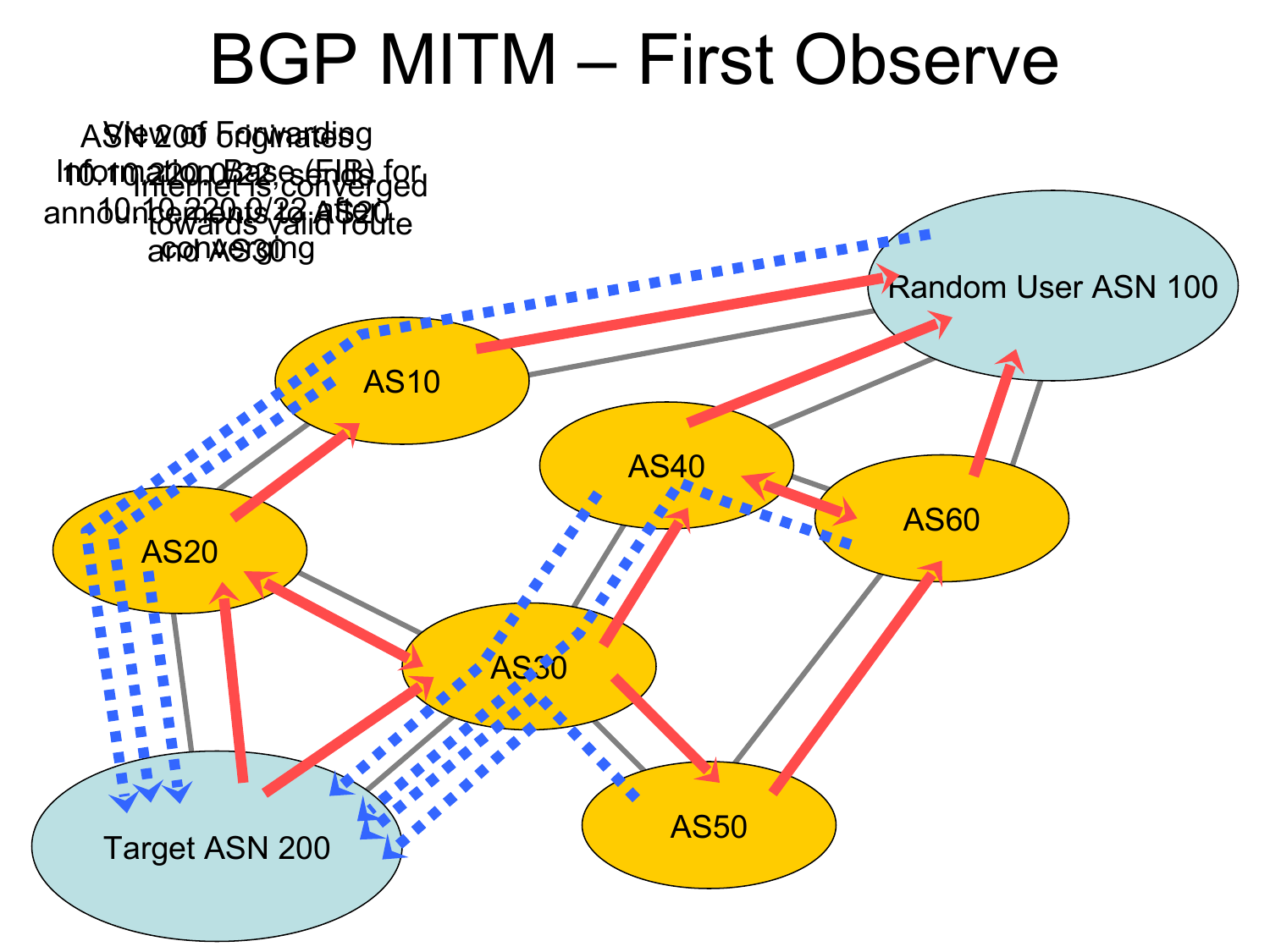### BGP MITM – Plan reply path

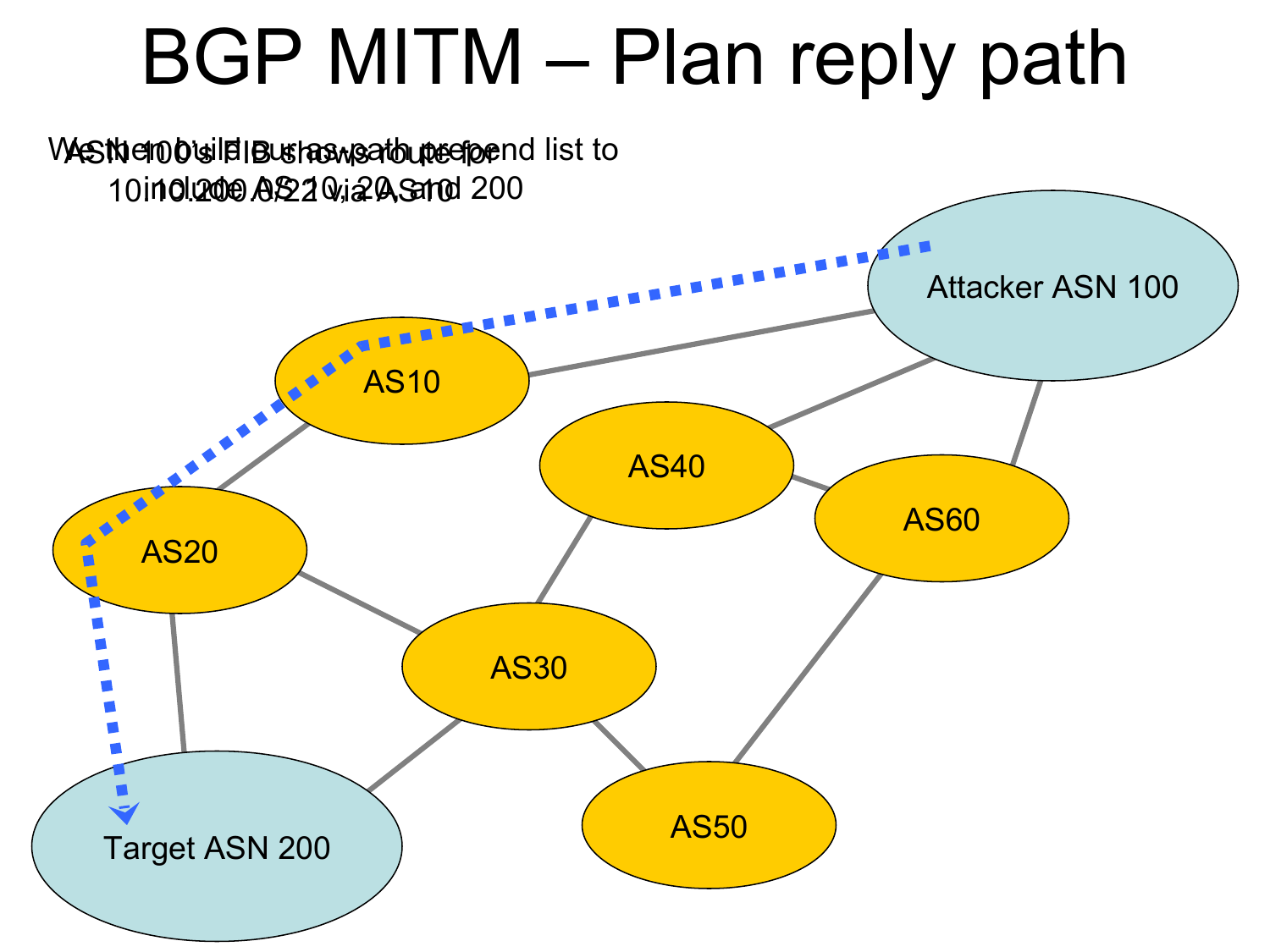### BGP MITM – Setup Routes

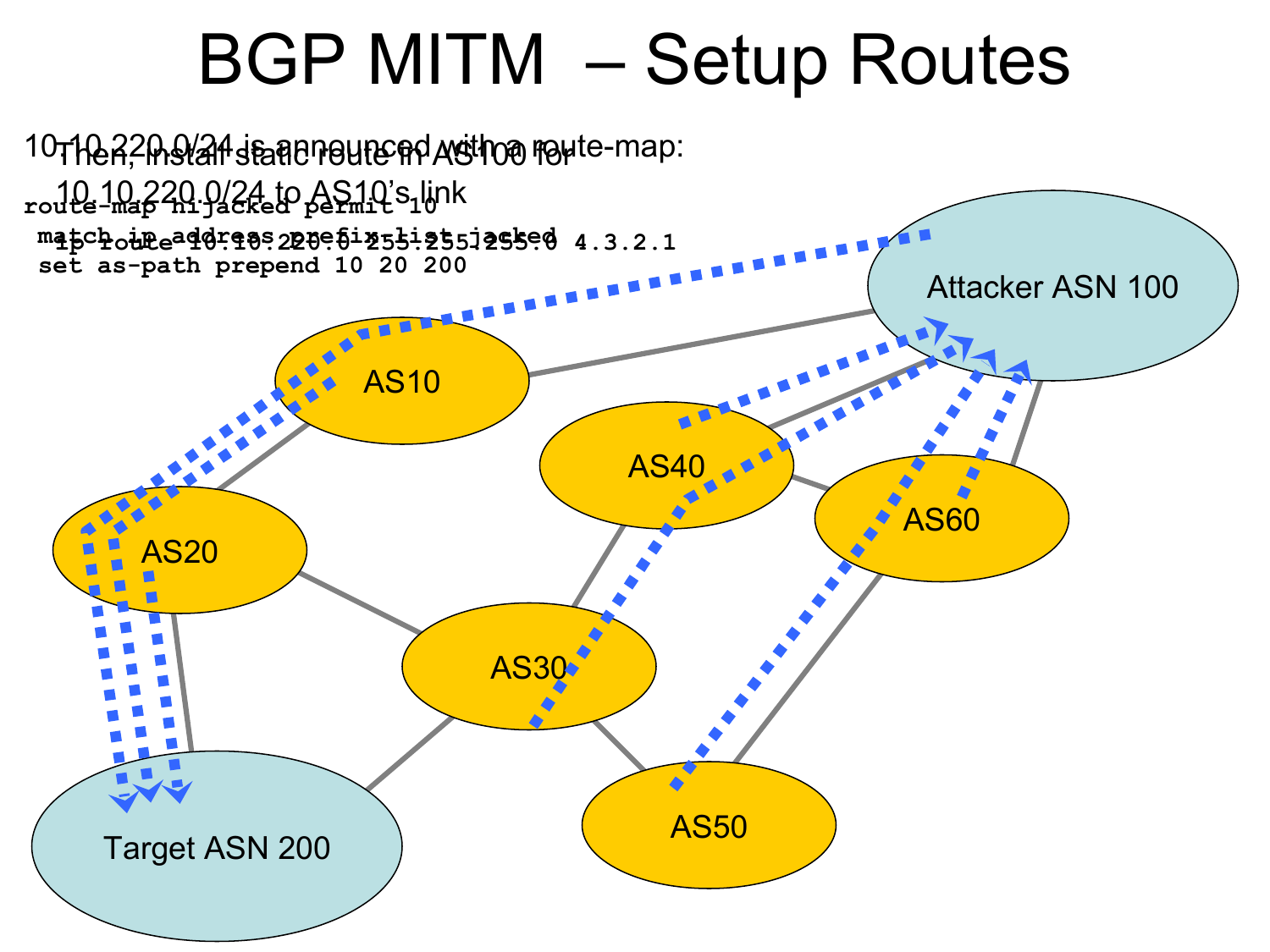# Anonymzing The Hijacker

- We adjust TTL of packets in transit
- Effectively 'hides' the IP devices handling the hijacked inbound traffic (ttl additive)
- Also hides the 'outbound' networks towards the target (ttl additive)
- Result: presence of the hijacker isn't revealed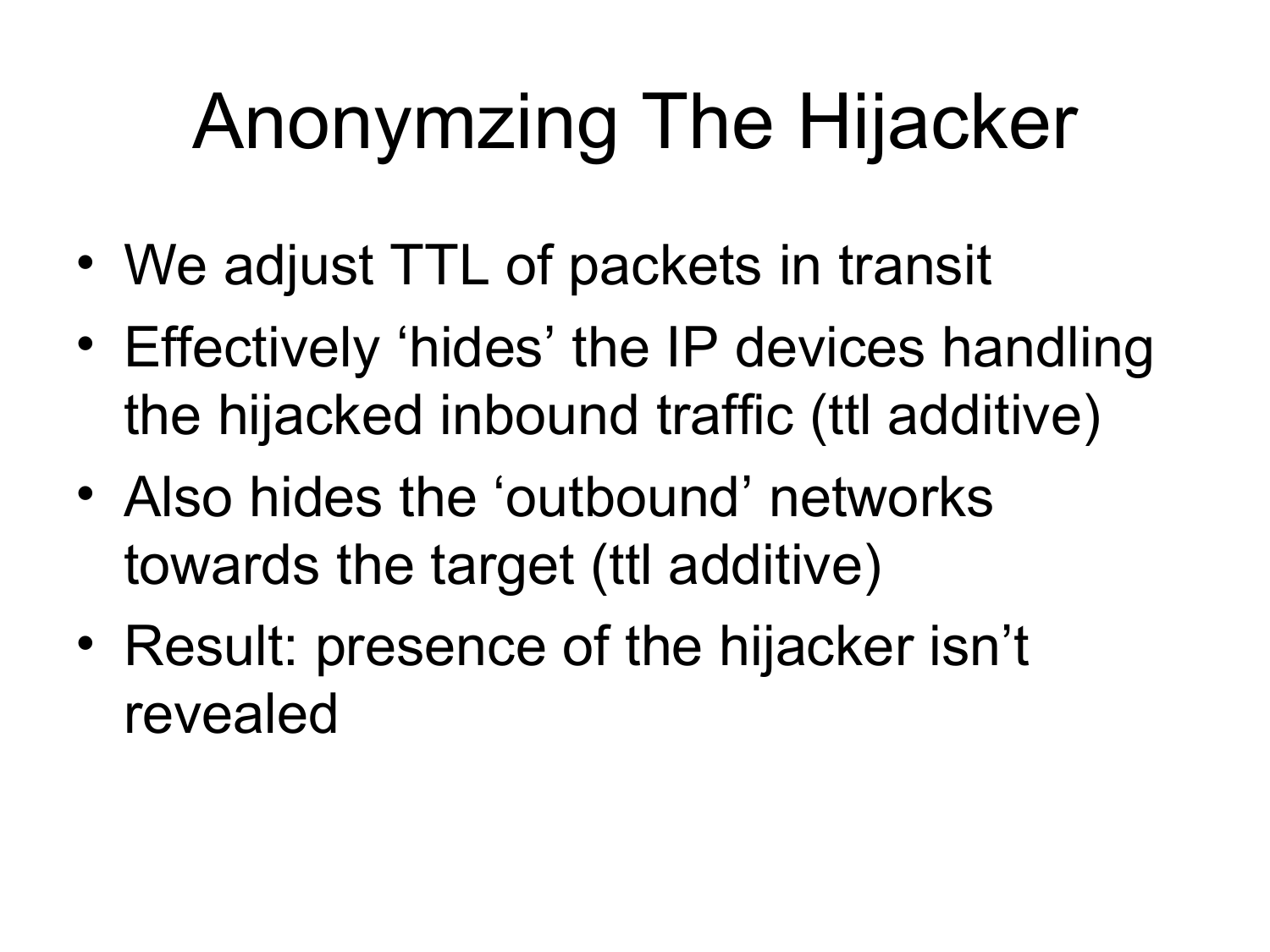### Without TTL adjustment

 **2 12.87.94.9 [AS 7018] 4 msec 4 msec 8 msec 3 tbr1.cgcil.ip.att.net (12.122.99.38) [AS 7018] 4 msec 8 msec 4 msec 4 ggr2.cgcil.ip.att.net (12.123.6.29) [AS 7018] 8 msec 4 msec 8 msec 5 192.205.35.42 [AS 7018] 4 msec 8 msec 4 msec 6 cr2-loopback.chd.savvis.net (208.172.2.71) [AS 3561] 24 msec 16 msec 28 msec 7 cr2-pos-0-0-5-0.NewYork.savvis.net (204.70.192.110) [AS 3561] 28 msec 28 msec 28 msec 8 204.70.196.70 [AS 3561] 28 msec 32 msec 32 msec 9 208.175.194.10 [AS 3561] 28 msec 32 msec 32 msec 10 colo-69-31-40-107.pilosoft.com (69.31.40.107) [AS 26627] 32 msec 28 msec 28 msec 11 tge2-3-103.ar1.nyc3.us.nlayer.net (69.31.95.97) [AS 4436] 32 msec 32 msec 32 msec 12 \* \* \* (missing from trace, 198.32.160.134 – exchange point) 13 tge1-2.fr4.ord.llnw.net (69.28.171.193) [AS 22822] 32 msec 32 msec 40 msec 14 ve6.fr3.ord.llnw.net (69.28.172.41) [AS 22822] 36 msec 32 msec 40 msec 15 tge1-3.fr4.sjc.llnw.net (69.28.171.66) [AS 22822] 84 msec 84 msec 84 msec 16 ve5.fr3.sjc.llnw.net (69.28.171.209) [AS 22822] 96 msec 96 msec 80 msec 17 tge1-1.fr4.lax.llnw.net (69.28.171.117) [AS 22822] 88 msec 92 msec 92 msec 18 tge2-4.fr3.las.llnw.net (69.28.172.85) [AS 22822] 96 msec 96 msec 100 msec 19 switch.ge3-1.fr3.las.llnw.net (208.111.176.2) [AS 22822] 84 msec 88 msec 88 msec 20 gig5-1.esw03.las.switchcommgroup.com (66.209.64.186) [AS 23005] 84 msec 88 msec 88 msec 21 66.209.64.85 [AS 23005] 88 msec 88 msec 88 msec 22 gig0-2.esw07.las.switchcommgroup.com (66.209.64.178) [AS 23005] 88 msec 88 msec 88 msec 23 acs-wireless.demarc.switchcommgroup.com (66.209.64.70) [AS 23005] 88 msec 84 msec 84 msec**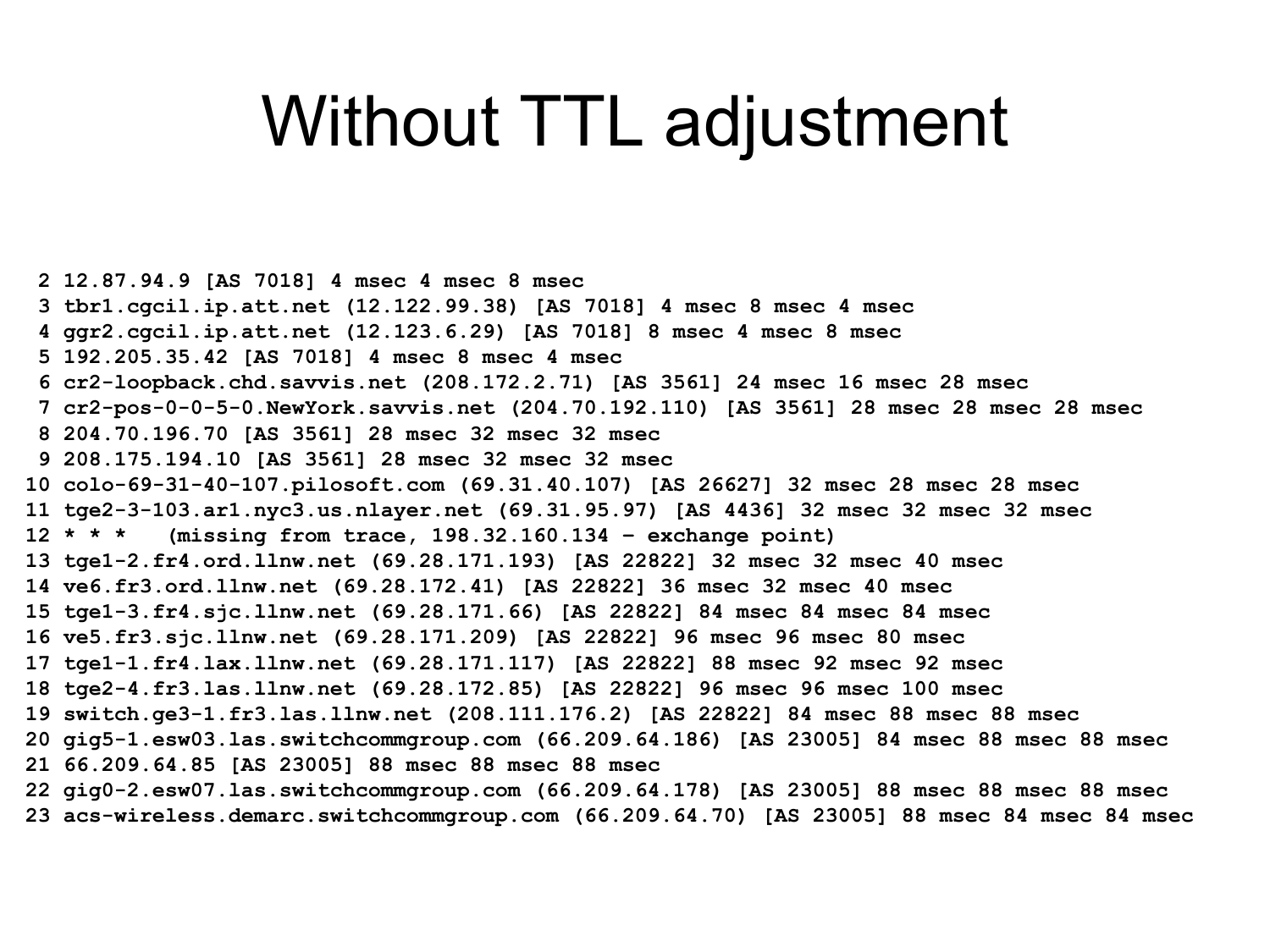### With TTL Adjustments

 **2 12.87.94.9 [AS 7018] 8 msec 8 msec 4 msec 3 tbr1.cgcil.ip.att.net (12.122.99.38) [AS 7018] 4 msec 8 msec 8 msec 4 ggr2.cgcil.ip.att.net (12.123.6.29) [AS 7018] 4 msec 8 msec 4 msec 5 192.205.35.42 [AS 7018] 8 msec 4 msec 8 msec 6 cr2-loopback.chd.savvis.net (208.172.2.71) [AS 3561] 16 msec 12 msec \* 7 cr2-pos-0-0-5-0.NewYork.savvis.net (204.70.192.110) [AS 3561] 28 msec 32 msec 32 msec 8 204.70.196.70 [AS 3561] 28 msec 32 msec 32 msec 9 208.175.194.10 [AS 3561] 32 msec 32 msec 32 msec 10 gig5-1.esw03.las.switchcommgroup.com (66.209.64.186) [AS 23005] 88 msec 88 msec 84 msec 11 66.209.64.85 [AS 23005] 88 msec 88 msec 88 msec 12 gig0-2.esw07.las.switchcommgroup.com (66.209.64.178) [AS 23005] 84 msec 84 msec 88 msec 13 acs-wireless.demarc.switchcommgroup.com (66.209.64.70) [AS 23005] 88 msec 88 msec 88 msec**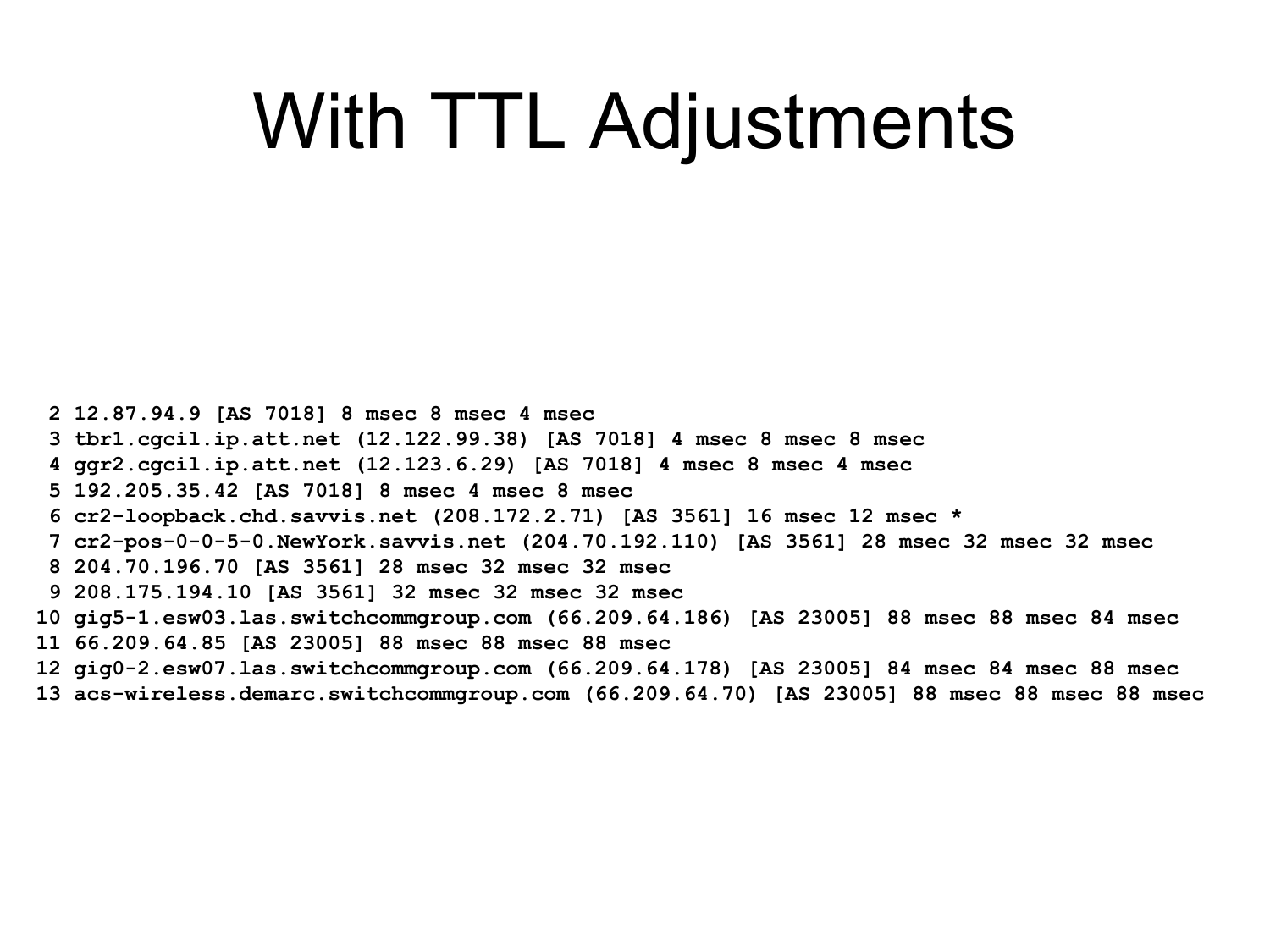#### Compare Original BGP & Route Path

**Original:**

 **2 12.87.94.9 [AS 7018] 8 msec 8 msec 4 msec 3 tbr1.cgcil.ip.att.net (12.122.99.38) [AS 7018] 8 msec 8 msec 8 msec 4 12.122.99.17 [AS 7018] 8 msec 4 msec 8 msec 5 12.86.156.10 [AS 7018] 12 msec 8 msec 4 msec 6 tge1-3.fr4.sjc.llnw.net (69.28.171.66) [AS 22822] 68 msec 56 msec 68 msec 7 ve5.fr3.sjc.llnw.net (69.28.171.209) [AS 22822] 56 msec 68 msec 56 msec 8 tge1-1.fr4.lax.llnw.net (69.28.171.117) [AS 22822] 64 msec 64 msec 72 msec 9 tge2-4.fr3.las.llnw.net (69.28.172.85) [AS 22822] 68 msec 72 msec 72 msec 10 switch.ge3-1.fr3.las.llnw.net (208.111.176.2) [AS 22822] 60 msec 60 msec 60 msec 11 gig5-1.esw03.las.switchcommgroup.com (66.209.64.186) [AS 23005] 60 msec 60 msec 60 msec 12 66.209.64.85 [AS 23005] 64 msec 60 msec 60 msec 13 gig0-2.esw07.las.switchcommgroup.com (66.209.64.178) [AS 23005] 60 msec 64 msec 60 msec 14 acs-wireless.demarc.switchcommgroup.com (66.209.64.70) [AS 23005] 60 msec 60 msec 60 msec**

#### **Hijacked:**

 **2 12.87.94.9 [AS 7018] 8 msec 8 msec 4 msec 3 tbr1.cgcil.ip.att.net (12.122.99.38) [AS 7018] 4 msec 8 msec 8 msec 4 ggr2.cgcil.ip.att.net (12.123.6.29) [AS 7018] 4 msec 8 msec 4 msec 5 192.205.35.42 [AS 7018] 8 msec 4 msec 8 msec 6 cr2-loopback.chd.savvis.net (208.172.2.71) [AS 3561] 16 msec 12 msec \* 7 cr2-pos-0-0-5-0.NewYork.savvis.net (204.70.192.110) [AS 3561] 28 msec 32 msec 32 msec 8 204.70.196.70 [AS 3561] 28 msec 32 msec 32 msec 9 208.175.194.10 [AS 3561] 32 msec 32 msec 32 msec 10 gig5-1.esw03.las.switchcommgroup.com (66.209.64.186) [AS 23005] 88 msec 88 msec 84 msec 11 66.209.64.85 [AS 23005] 88 msec 88 msec 88 msec 12 gig0-2.esw07.las.switchcommgroup.com (66.209.64.178) [AS 23005] 84 msec 84 msec 88 msec 13 acs-wireless.demarc.switchcommgroup.com (66.209.64.70) [AS 23005] 88 msec 88 msec 88 msec**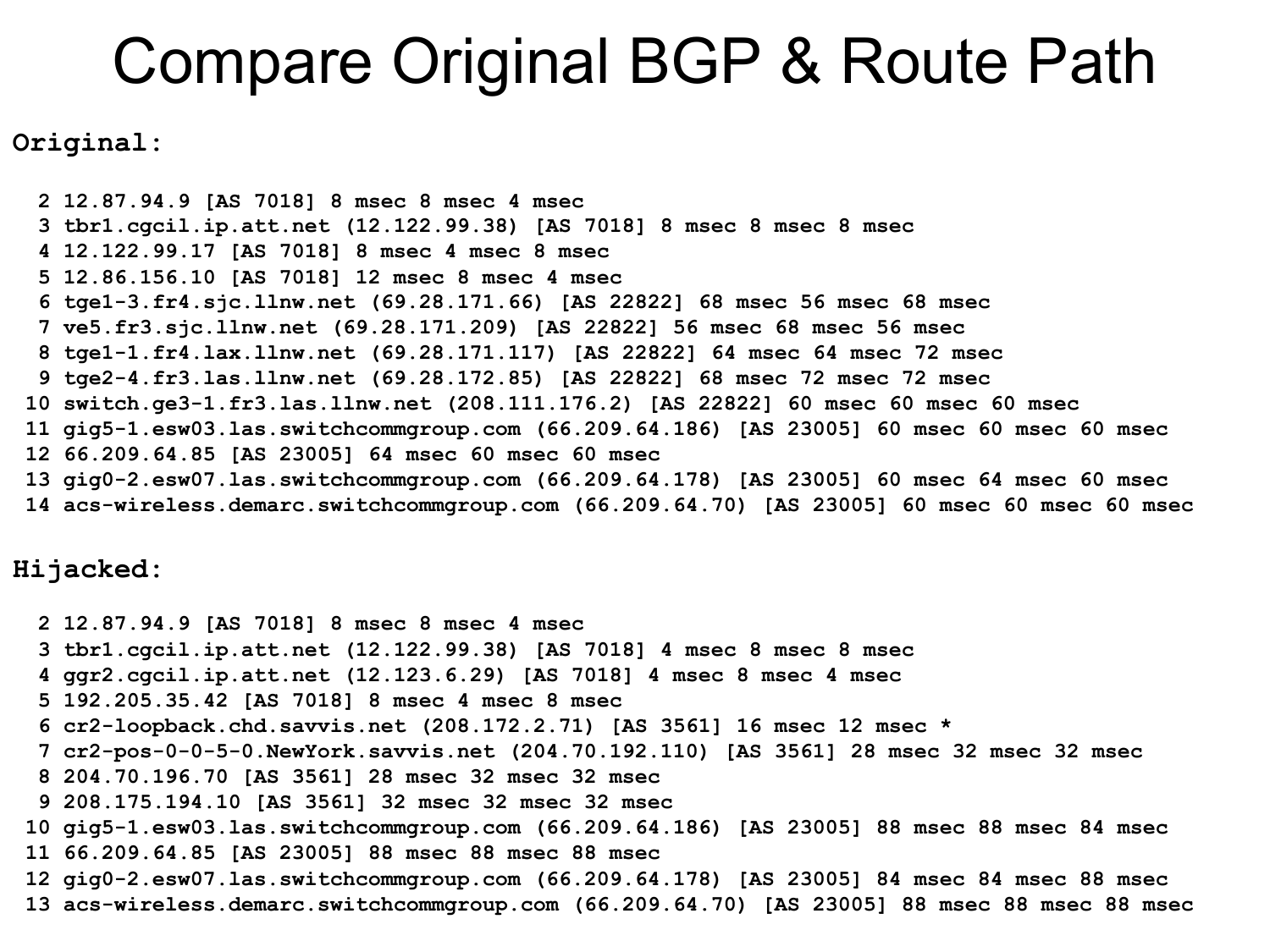### In conclusion

- We learned that any arbitrary prefix can be hijacked, without breaking end-to-end
- We saw it can happen nearly invisibly
- We noted the BGP as-path does reveal the attacker
- Shields up; filter your customers.